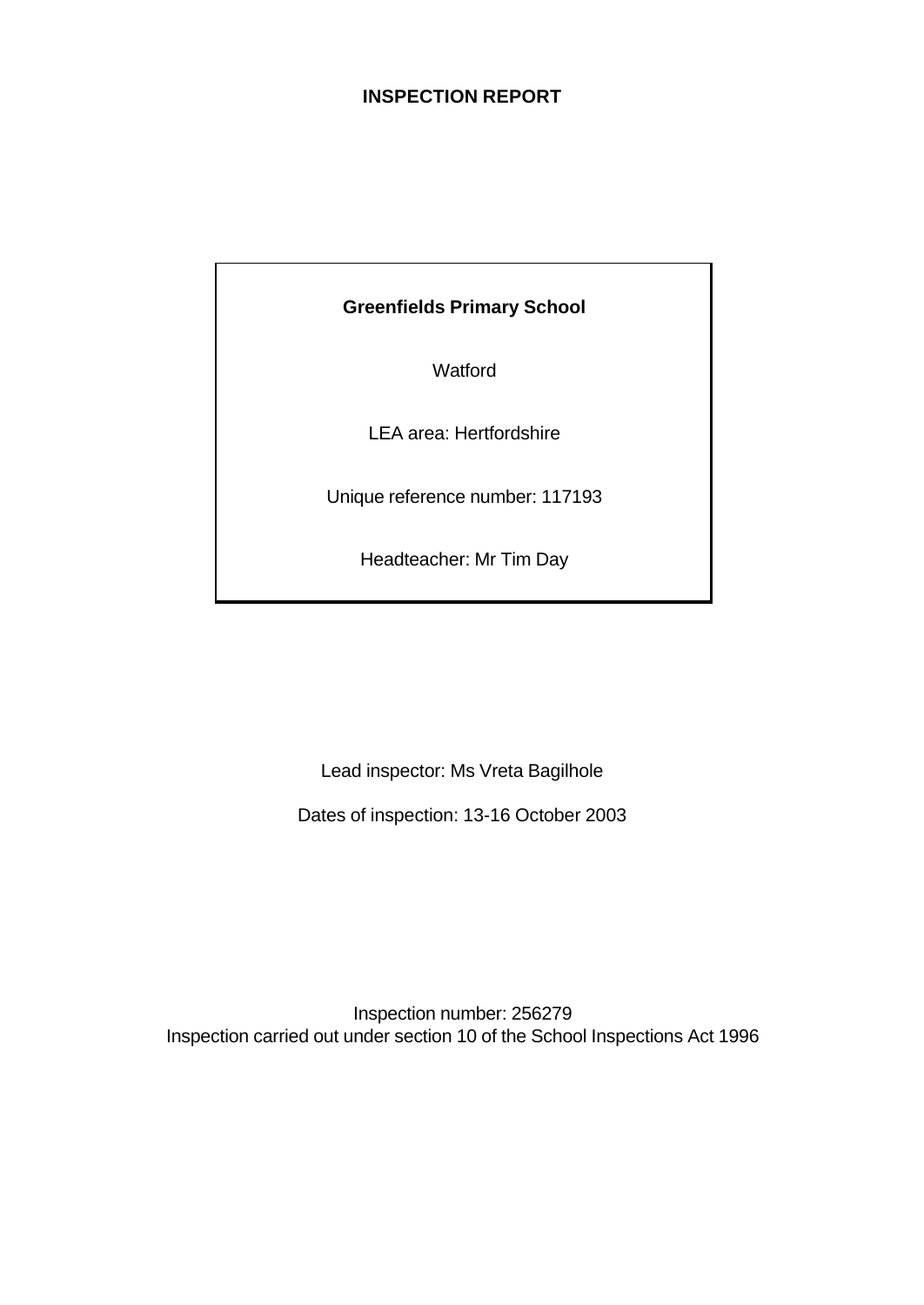## © Crown copyright 2003

This report may be reproduced in whole or in part for non-commercial educational purposes, provided that all extracts quoted are reproduced verbatim without adaptation and on condition that the source and date thereof are stated.

Further copies of this report are obtainable from the school. Under the School Inspections Act 1996, the school must provide a copy of this report and/or its summary free of charge to certain categories of people. A charge not exceeding the full cost of reproduction may be made for any other copies supplied.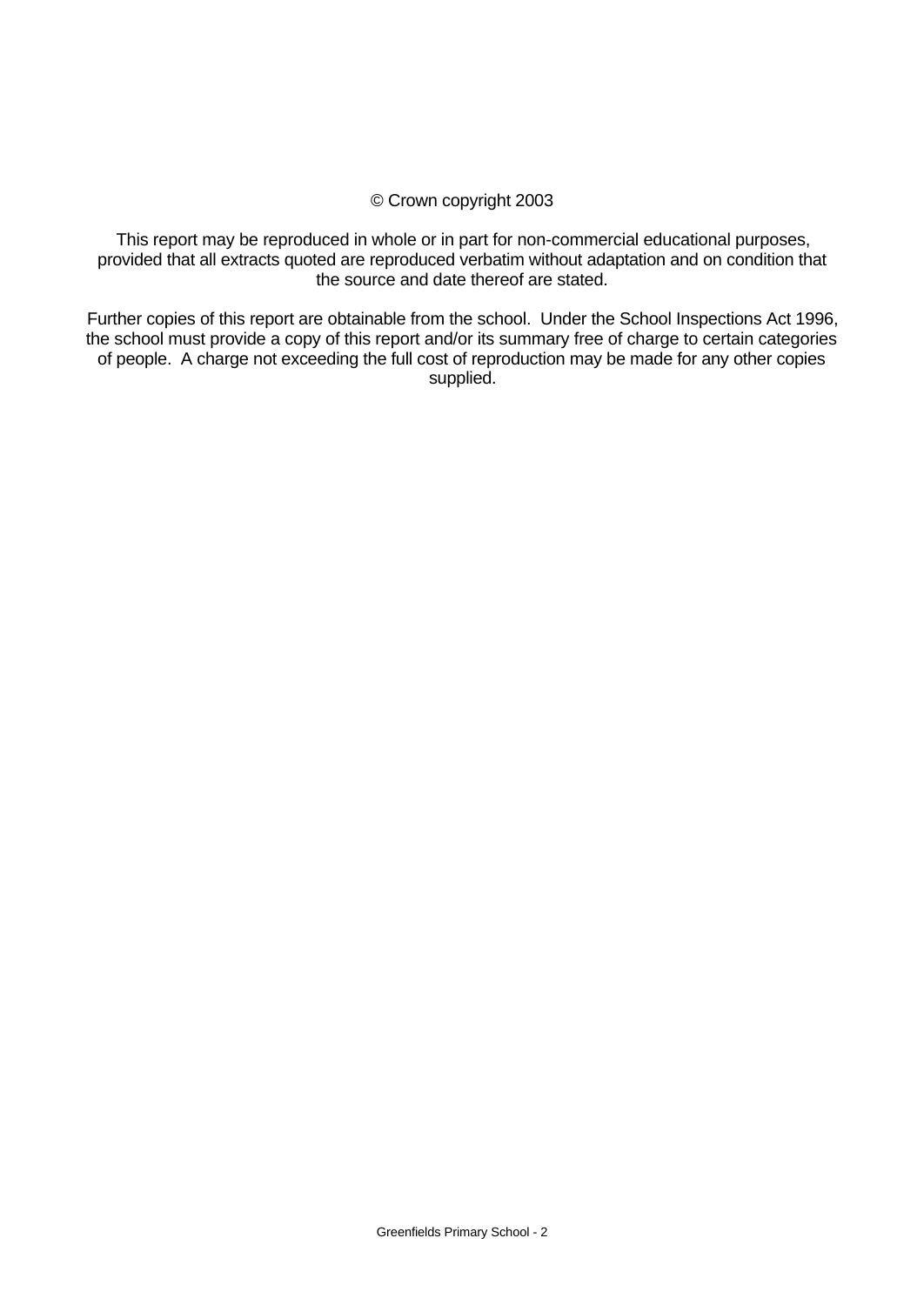# **INFORMATION ABOUT THE SCHOOL**

| Type of school:              | Primary                   |
|------------------------------|---------------------------|
| School category:             | Community                 |
| Age range of pupils:         | $3 - 11$                  |
| Gender of pupils:            | Mixed                     |
| Number on roll:              | 179                       |
|                              |                           |
| School address:              | <b>Ellesborough Close</b> |
|                              | Watford                   |
| Postcode:                    | <b>WD19 6QH</b>           |
|                              |                           |
| Telephone number:            | 020 8428 1166             |
| Fax number:                  | 020 8421 6485             |
|                              |                           |
| Appropriate authority:       | Governing body            |
| Name of chair of governors:  | Mrs Diane Hible           |
| Date of previous inspection: | 16 March1998              |

# **CHARACTERISTICS OF THE SCHOOL**

Greenfields Primary School is a one-form entry school for children aged 3 to 11. It serves the South Oxhey estate in Watford. Pupils' home circumstances are broadly average. Most of the pupils are of white-UK heritage and a small proportion are of Caribbean, African and Asian heritage. There are no pupils who are learning English as an additional language. The number of pupils leaving and joining the school other than at the usual times is average. Sixteen per cent of pupils have special educational needs, which is broadly average and one pupil has a statement of special educational need. There is one class for nursery and reception children. Nursery children attend for mornings only. Children enter the nursery in the term before they are four and they spend three terms in the nursery. They enter reception in the year in which they are five and all the children enter in the September term. Their attainment when they start reception is below average.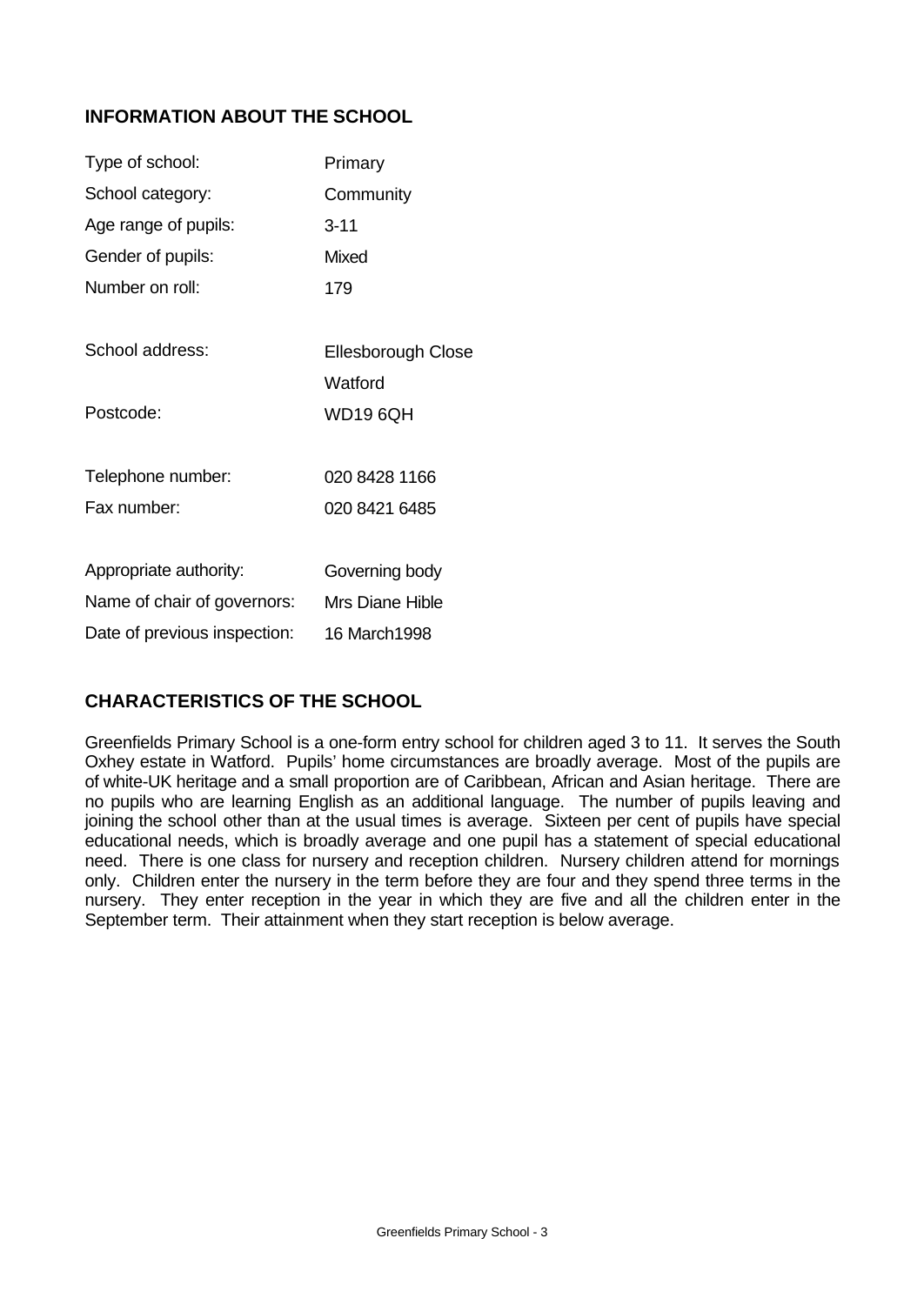# **INFORMATION ABOUT THE INSPECTION TEAM**

| Members of the inspection team |                        |                | <b>Subject responsibilities</b>                   |
|--------------------------------|------------------------|----------------|---------------------------------------------------|
| 17417                          | Vreta Bagilhole        | Lead inspector | <b>Mathematics</b>                                |
|                                |                        |                | communication<br>Information<br>and<br>technology |
|                                |                        |                | History                                           |
| 9708                           | <b>Sylvia Daintrey</b> | Lay inspector  |                                                   |
| 15011                          | <b>Marion Wallace</b>  | Team inspector | English                                           |
|                                |                        |                | Religious education                               |
|                                |                        |                | The Foundation Stage                              |
|                                |                        |                | Geography                                         |
|                                |                        |                | <b>Music</b>                                      |
|                                |                        |                | Physical education                                |
|                                |                        |                | Special educational needs                         |
| 29426                          | David Grimwood         | Team inspector | Science                                           |
|                                |                        |                | Art and design                                    |
|                                |                        |                | Design and technology                             |
|                                |                        |                | Personal,<br>social<br>health<br>and<br>education |

The inspection contractor was:

PBM Brookbridge & Bedford 13A Market Place **Uttoxeter Staffordshire** ST14 8HY

Any concerns or complaints about the inspection or the report should be made initially to the inspection contractor. The procedures are set out in the leaflet *'Complaining about Ofsted Inspections'*, which is available from Ofsted Publications Centre (telephone 07002 637833) or Ofsted's website (www.oftsed.gov.uk).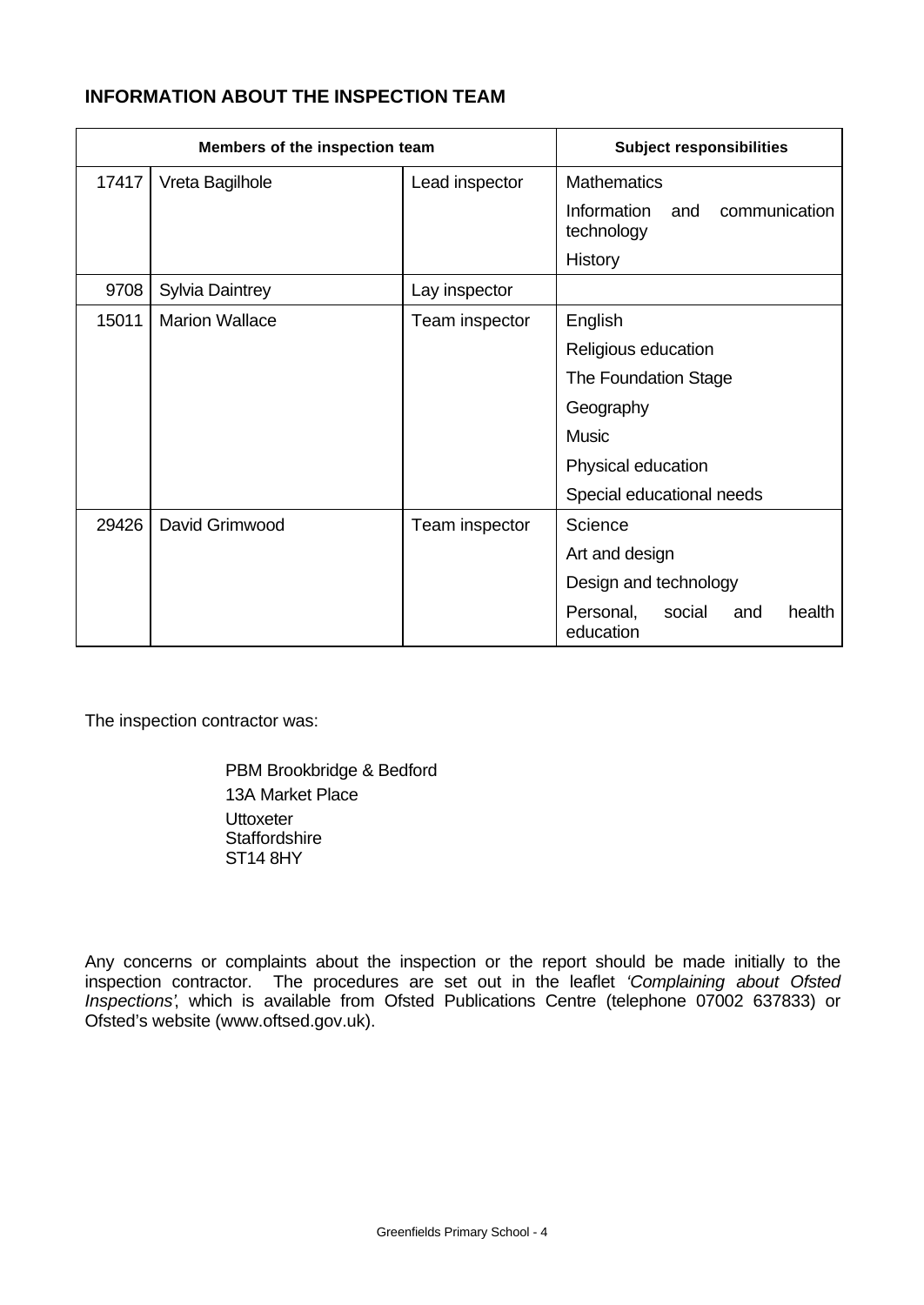# **REPORT CONTENTS**

|                                                                                                                                    | Page |
|------------------------------------------------------------------------------------------------------------------------------------|------|
| <b>PART A: SUMMARY OF THE REPORT</b>                                                                                               | 6    |
| <b>PART B: COMMENTARY ON THE MAIN INSPECTION FINDINGS</b>                                                                          |      |
| <b>STANDARDS ACHIEVED BY PUPILS</b>                                                                                                | 8    |
| Standards achieved in areas of learning, subjects and courses                                                                      |      |
| Pupils' attitudes, values and other personal qualities                                                                             |      |
| <b>QUALITY OF EDUCATION PROVIDED BY THE SCHOOL</b>                                                                                 | 11   |
| Teaching and learning<br>The curriculum<br>Care, guidance and support<br>Partnership with parents, other schools and the community |      |
| <b>LEADERSHIP AND MANAGEMENT</b>                                                                                                   | 16   |
| PART C: THE QUALITY OF EDUCATION IN AREAS OF LEARNING,<br><b>SUBJECTS AND COURSES</b><br>AREAS OF LEARNING IN THE FOUNDATION STAGE | 19   |
| <b>SUBJECTS IN KEY STAGES 1 and 2</b>                                                                                              |      |
| <b>PART D: SUMMARY OF THE MAIN INSPECTION JUDGEMENTS</b>                                                                           | 33   |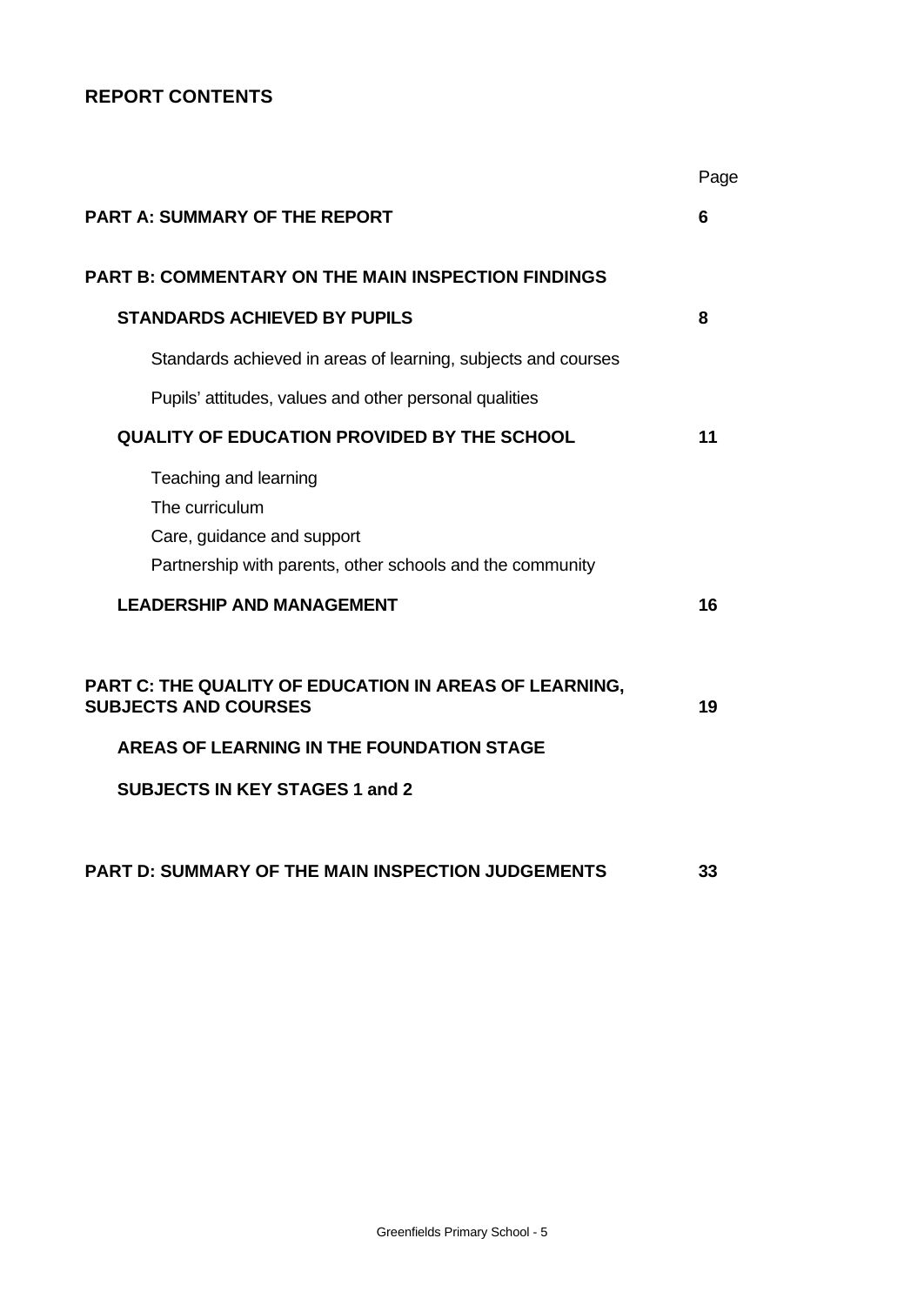# **PART A: SUMMARY OF THE REPORT**

# **OVERALL EVALUATION**

**Pupils are achieving well in this effective school where the quality of education is improving at a fast rate.** Standards in English are high and those in mathematics are above average. The school is led and managed very well and the school undertakes rigorous self evaluation and monitoring of its performance in English, mathematics and science. The teaching is good. All pupils benefit from what the school provides. **The school gives good value for money.**

The school's main strengths and weaknesses are:

- Leadership and management are very good.
- Standards in English are well above average and those in mathematics are above average.
- Systems for monitoring and tracking pupils' progress in English, mathematics and science are excellent.
- Teaching is good and it is very good in Years 5 and 6.
- Pupils' attitudes contribute significantly to their achievement.
- The progress of individual pupils and the time they spend on computers is not monitored well enough.
- Although improving, standards in science have yet to reach those in English and mathematics.
- The provision and pupils' participation in sports, arts and cultural events needs further enrichment.

The school has made very good improvement since the last inspection in March 1998. Standards in English and mathematics are considerably higher. Improvement has been good in the key issues from the last report and challenging tasks are now planned for pupils of all abilities covering the required areas of the National Curriculum. There is now a good programme for personal, social and health education (PSHE). Leadership and management have also made good improvement as has the teaching.

# **STANDARDS ACHIEVED**

**Achievement and standards are good.** Standards in the Year 6 national tests rose sharply in 2003 after falling alarmingly in 2002. This rise was due to effective leadership and good teaching. Standards are now higher than they have been since and including the last inspection. Pupils of all abilities in Year 2 achieve well and attain standards that are well above average in reading and writing and above average in mathematics. Achievement is currently very good in Years 3 to 6 in English and good in mathematics. It is satisfactory in science. Pupils with special educational needs are well supported and make good progress. The more able pupils also do well because work is challenging for them. Standards in science are improving in Years 3 to 6 but are still below average. Standards in information and communication technology (ICT) are typical of those expected in Year 2 and Year 6 and pupils' achievement is satisfactory. In religious education pupils' attainment is in line with expectations and currently pupils are achieving well. The children enter the reception class with below average attainment and make good progress achieving the standards expected for this age group by the time they leave reception.

| <b>Results in National</b><br>Curriculum tests at the end |      | similar schools |      |      |
|-----------------------------------------------------------|------|-----------------|------|------|
| of Year 6, compared with:                                 | 2001 | 2002            | 2003 | 2003 |
| English                                                   |      |                 | A    | n    |
| <b>Mathematics</b>                                        |      |                 | в    | в    |
| Science                                                   |      |                 |      |      |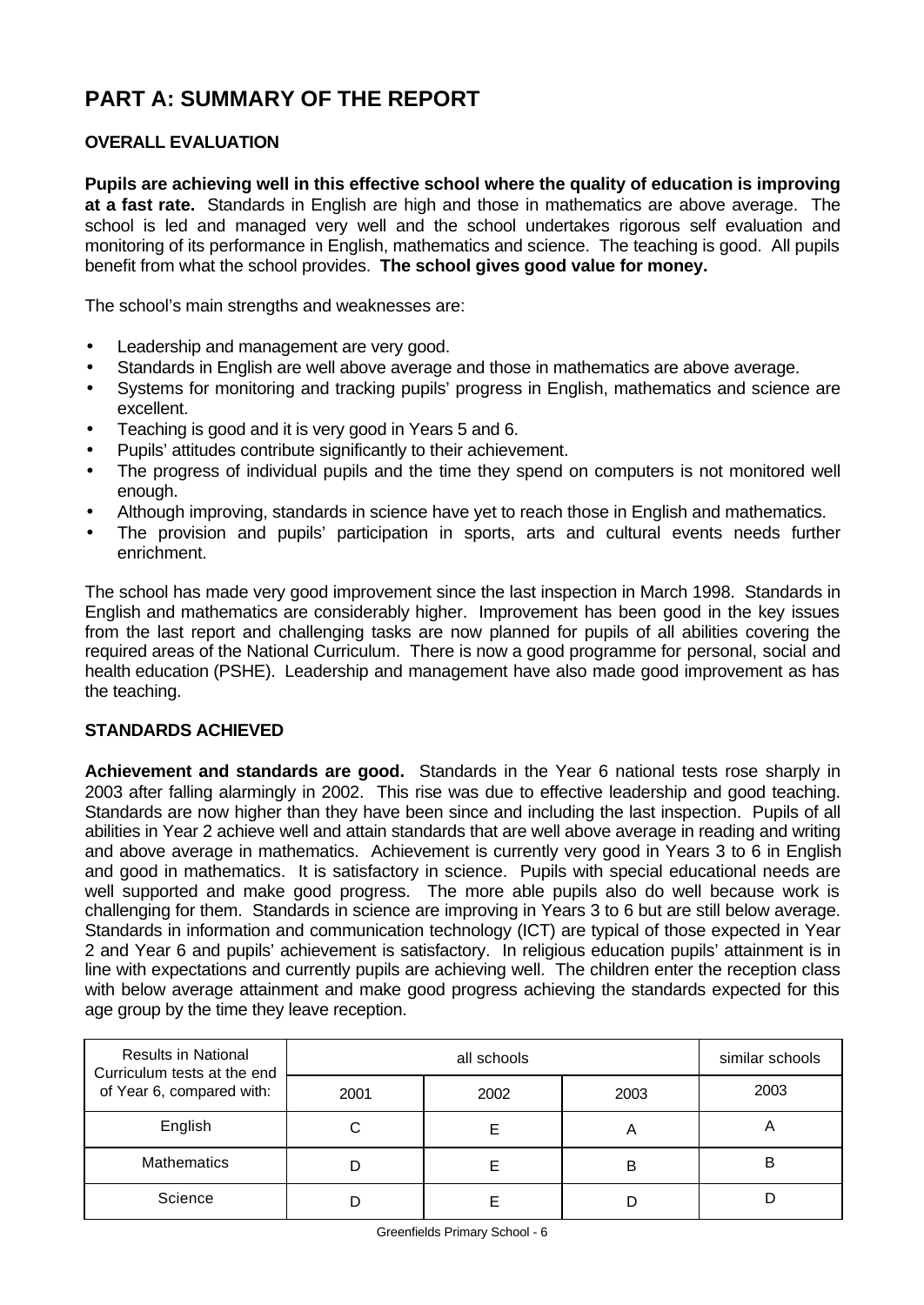*Key: A - well above average; B – above average; C – average; D – below average; E – well below average Similar schools are those with similar percentages of pupils eligible for free school meals*

**Pupils' personal qualities, including their spiritual, moral and social development are good.** Their cultural development is satisfactory. Pupils' attitudes and behaviour are very good. Pupils feel they gain a great deal from being at the school, and there is a calm and orderly environment. Attendance is satisfactory, but the school's figures are brought down by the absences of a small number of pupils who leave the school for lengthy periods of time.

# **QUALITY OF EDUCATION**

#### **The quality of education is good. Teaching is good and it is very good in Years 5 and 6.**

There is some excellent teaching of English in Year 6. The main strength in teaching is the thorough planning which enables pupils of all abilities to make good progress in their learning. Assessment is good overall and very good in English, mathematics and science. Assessment in ICT is not as effective as it could be. The school provides a good curriculum and good care and support for its pupils. However, pupils' participation in sports, arts and cultural events, although satisfactory, could be more effectively enriched. Links with parents, other schools and the community are good. The school works very actively with other schools and local organisations on projects which benefit pupils and parents.

#### **LEADERSHIP AND MANAGEMENT**

**Leadership and management are very good.** The headteacher's leadership is excellent; along with senior managers, he provides a very clear drive and vision for raising achievement. School self evaluation is very good. The school is rigorously monitoring and evaluating how well the school is doing and uses performance data very well to help it do this. The school's monitoring and tracking of individual pupils' progress in English, mathematics and science is excellent. The governance of the school is also very good.

#### **PARENTS' AND PUPILS' VIEWS OF THE SCHOOL**

Most parents think highly of the school and what it achieves for their children. They are provided with good information, which enables them to support their children's learning well. There are very wellestablished systems for seeking pupils' views who show very positive attitudes, which significantly contributes to the good progress they make.

#### **IMPROVEMENTS NEEDED**

The most important things the school should do to improve are to:

- monitor the progress of individual pupils in ICT and the time they spend on computers;
- raise standards in science:
- promote more regular participation for the pupils in sport, the arts and cultural events.

(The last two points are covered by the current school development plan.)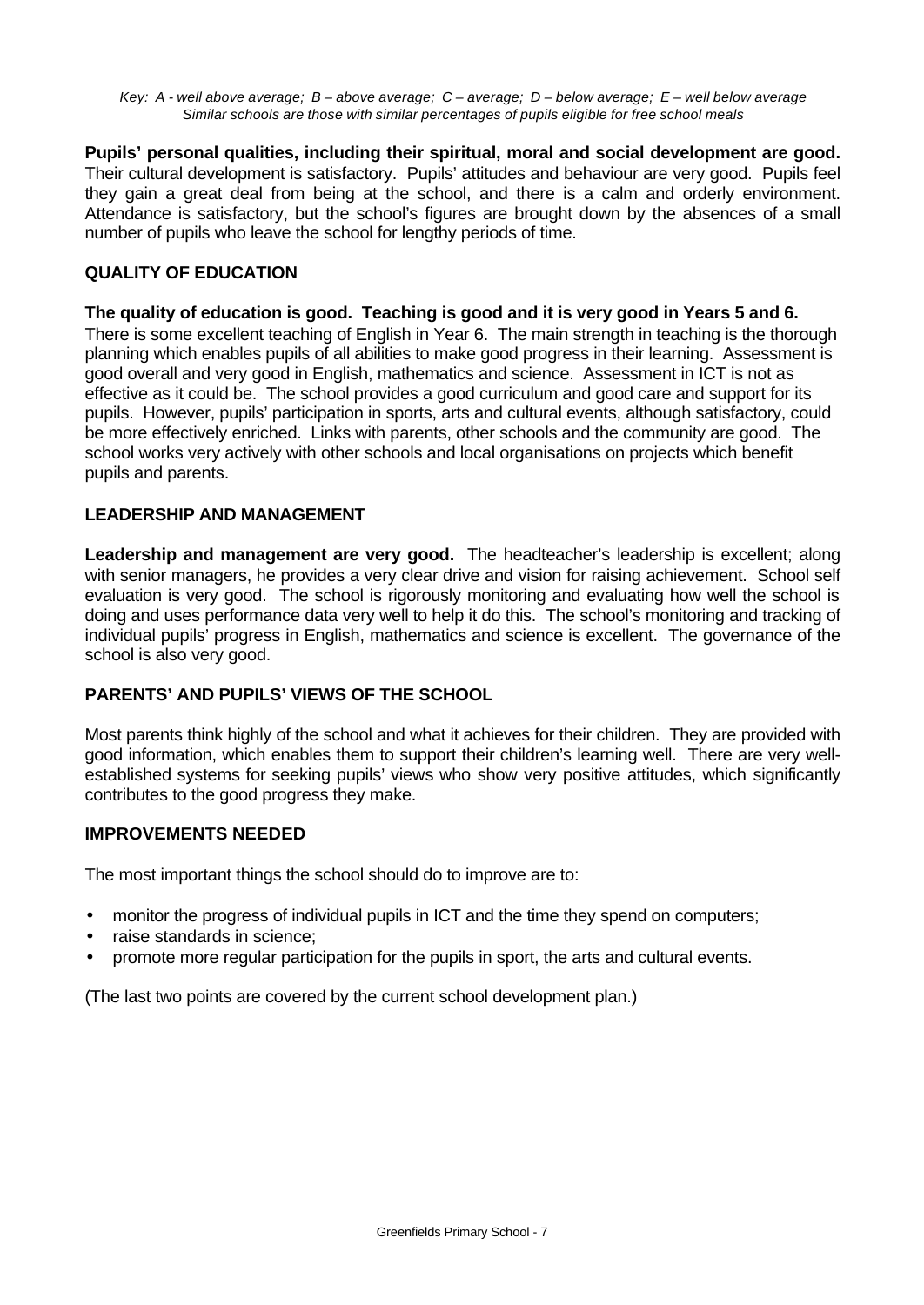# **PART B: COMMENTARY ON THE INSPECTION FINDINGS**

# **STANDARDS ACHIEVED BY PUPILS**

# **Standards achieved in areas of learning and subjects**

Standards in the school are good and are improving at a good rate. Achievement is also good.

### **Main strengths and weaknesses**

- By the time they leave the school pupils attain standards that are well above average in English and above average in mathematics.
- Achievement is good throughout the school.
- Although improving, standards in science have yet to reach those in English and mathematics.

# **Commentary**

#### *Standards in national tests at the end of Year 6 – average point scores in 2003*

| Standards in: | School results | National results |
|---------------|----------------|------------------|
| English       | 28.4 (25.7)    | 27.0 (27.2)      |
| mathematics   | 27.5(25.4)     | 27.0 (27.0)      |
| science       | 28.1 (26.5)    | 28.8 (28.6)      |

*There were 21 pupils in the year group. Figures in brackets are for the previous year*

1. In the national tests for 2003, pupils in Year 6 attained standards that were well above average in English, above average in mathematics and below average in science compared to all schools nationally and to similar schools. In 2003, pupils' achievement in Year 6 in English and mathematics was very good because they had made very good progress compared to when they entered Year 6; this group had not achieved as well as this previously. This was because of the staffing difficulties in the school, mainly affecting the performance of pupils in Years 3 to 6, which had resulted in well below average test results in 2002. There was a high level of mobility in this year group and about half the pupils had left the school after Year 2. Also about a quarter of pupils joined the year group during this time. Pupils who have always been in the school and those who joined later are achieving well. Standards in English and mathematics are now higher in the school than they have been since and including the last inspection and the improvement is very good. The substantial improvement since 2002 in English and mathematics has been due to very effective school self evaluation, leadership, the school's excellent systems for monitoring and tracking pupils' progress and the very good teaching in Years 5 and 6. Standards in science, although below average, are also improving at a good rate and achievement is satisfactory.

#### *Standards in national tests at the end of Year 2 – average point scores in 2003*

| Standards in: | School results | National results |
|---------------|----------------|------------------|
| reading       | 17.6 (17.7)    | 15.9 (16)        |
| writing       | 16.2 (15.5)    | 14.8 (14.5)      |
| mathematics   | 17.1 (17.2)    | 16.4 (16.6)      |

*There were 29 pupils in the year group. Figures in brackets are for the previous year*

Greenfields Primary School - 8 2. Since the last inspection, standards in Year 2 have also improved and, because of a stable staffing situation in Year 2, did not fall as they did in 2002 in Year 6. Achievement was good.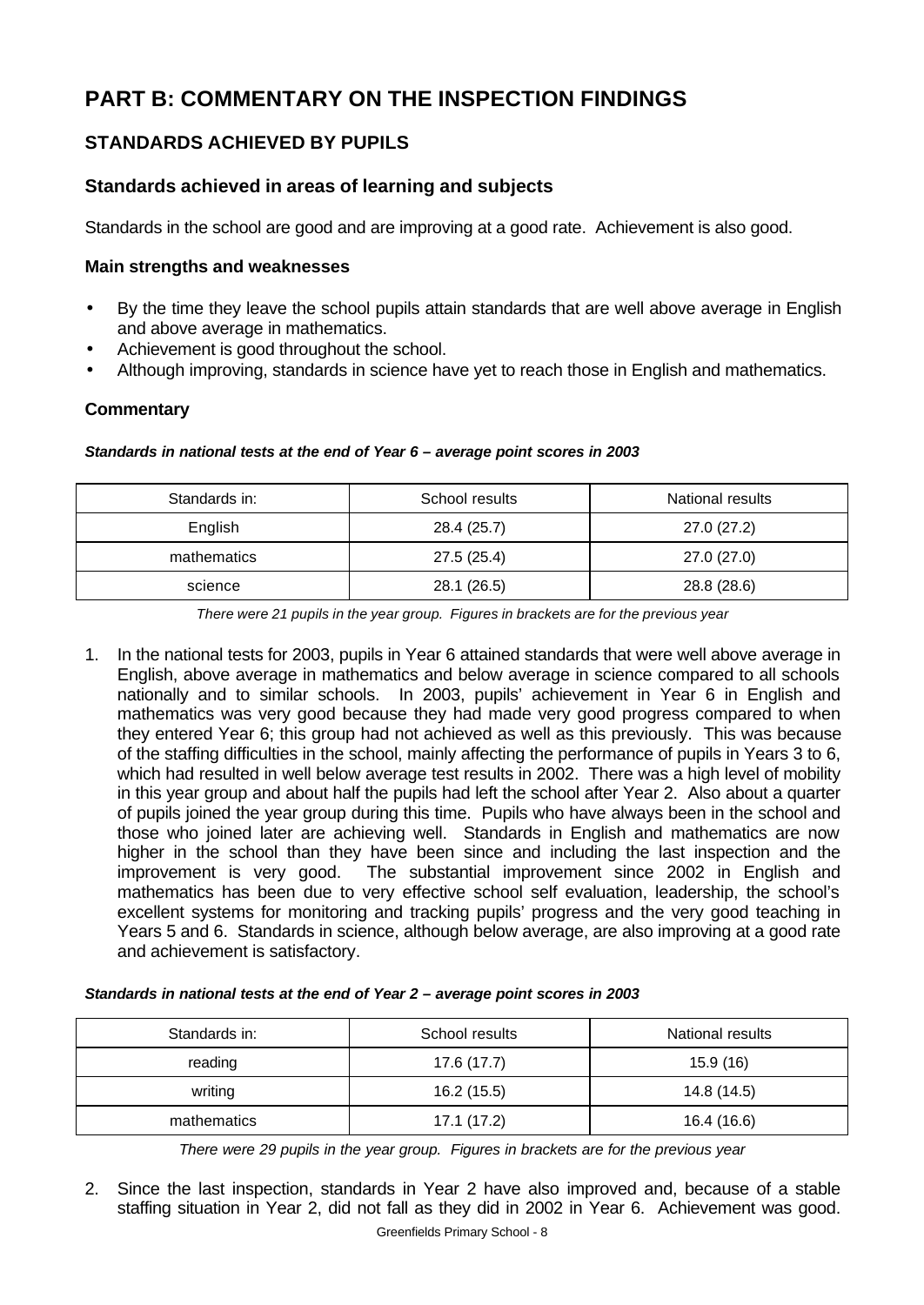The test results and comparisons for similar school for pupils in Year 2 for 2003 were well above average in reading and writing and above average in mathematics. Teacher assessments in science for 2003 show that pupils in Year 2 achieved standards well above the national average.

- 3. The more able pupils are doing well with many achieving more than typical progress over the year. This is again due to the school's excellent monitoring procedures and the quality of lesson planning. Pupils with special educational needs also do well because their learning needs are identified carefully and they are supported effectively. These pupils achieve well in relation to their prior attainment and make good progress overall as they move through the school. They make very good progress in Year 5 and 6 because teaching is very good and often excellent. Pupils from minority ethnic backgrounds generally do as well as other pupils. Standards in ICT and religious education are average by the end of Year 2 and Year 6, and overall pupils achieve satisfactorily.
- 4. Children in the reception class are on course to achieve the standards expected by the end of the reception year, having started the year with below average attainment overall. The children achieve well during the nursery and reception class because the quality of teaching and learning is good. The teacher is an experienced early years practitioner. Very good planning and organisation ensures that both nursery and reception children experience enjoyable activities that promote all areas of learning. Very good planning ensures there is a strong focus on communication and language and mathematical skills. There are good opportunities to develop knowledge and understanding of the wider world. Children make good progress in learning to use the computer. The children achieve well in their physical development when using the school hall, but opportunities to develop a broad range of physical skills are more limited in the outdoor play area. The children use their imagination well to paint, construct, make music and through participation in role-play activities.
- 5. Achievement in English is very good. High standards are achieved in reading because the teachers promote skills very well and have a very good command of the subject. Excellent challenges, for example, to understand Shakespearian text contribute to the very good standards. Standards of handwriting and presentation are very good; skills are built on well from the reception class. Teachers' planning enables pupils of all abilities to write across a good range of styles and to use their literacy skills well in most other subjects; however, more development is needed in the use of ICT. Year 6 pupils demonstrate high standards in their writing. They use archaic language well and write poems in the style of famous poets. Teachers involve pupils well in classroom discussions. As a result, speaking and listening skills are above average by the time that the pupils leave the school.
- 6. Pupils are achieving well in mathematics. Standards have improved significantly in Years 3 to 6 over the last year and are likely to continue improving because of the very good leadership and monitoring of pupils' progress. The more able pupils are doing well. Over one-third of pupils in Year 6 attained standards that were higher than typically expected in 2003; almost all pupils in the class, including those with special educational needs, made more than typical progress. Their achievement was very good. Pupils' competence in mathematics also enables them to make progress in other areas of the curriculum.
- 7. Although improving, standards in science have yet to reach those in English and mathematics and are below average by the end of Year 6. Overall achievement is satisfactory and the higherattaining pupils are achieving well. The recent improvement has been brought about by a number of factors, but these are largely the result of the very good leadership of the subject. Observations indicate that standards are set to continue to rise, with the present Year 6 pupils likely to reach standards at least in line with the national average. The key issue from the last inspection of using investigative and experimental methods to a greater degree has been, at least partially, addressed. Younger pupils, particularly, are taught a largely practical approach to the subject. However, assessments show that pupils are still not quite as good in this area as they are in others. Opportunities for investigation are still occasionally missed in classes of older pupils.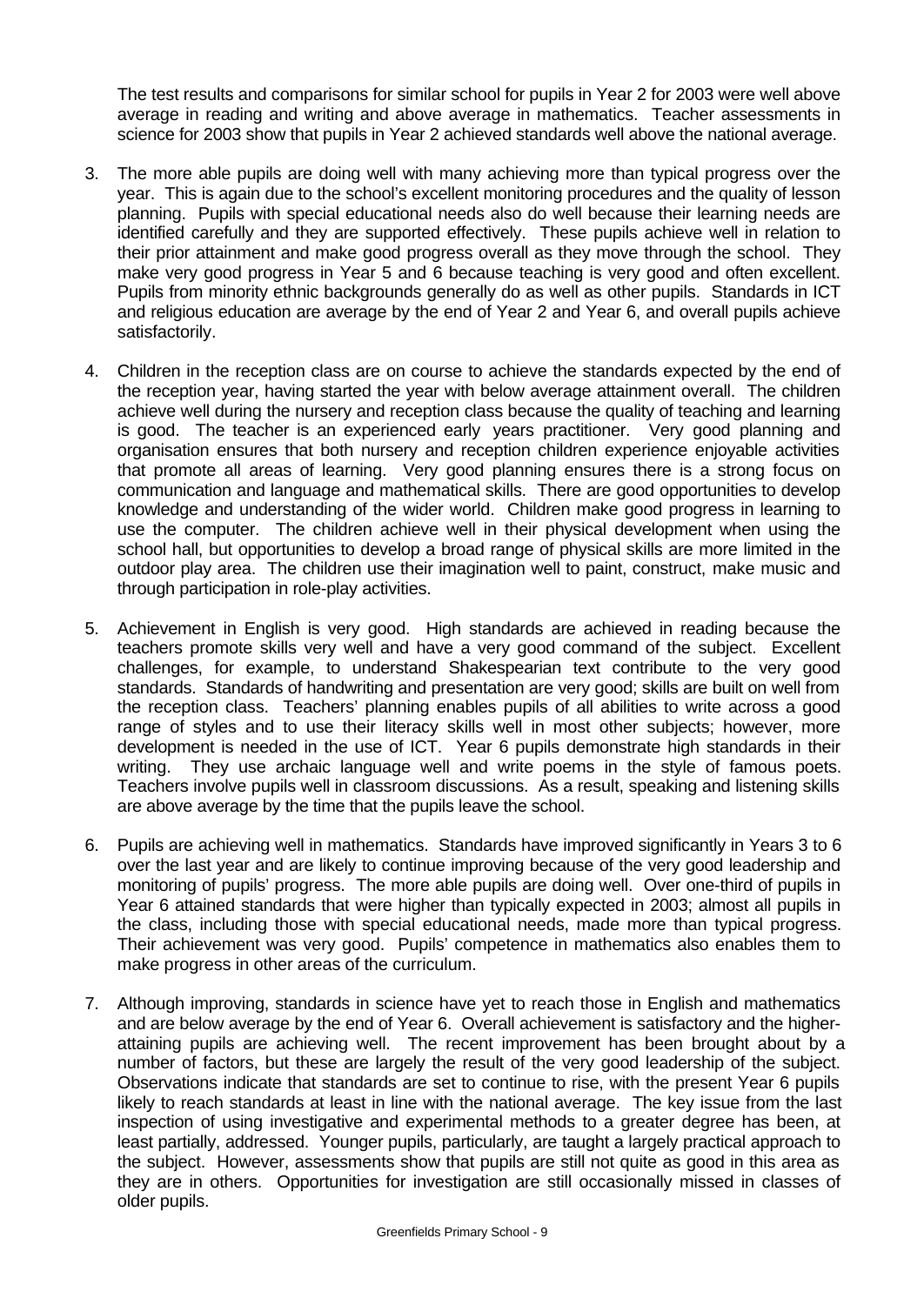8. Standards are typical of those expected in ICT and religious education. Currently achievement is good in religious education due to good teaching and leadership. The pupils have a satisfactory knowledge of world religions and the impact of religions on every day life. In ICT achievement is satisfactory. Although there are some good examples of work, there is limited evidence to show that all pupils are doing enough. This is because assessment does not check closely enough on individual pupils' attainment and progress. Insufficient work was seen to form overall judgements about standards in other subjects. Most parents who responded to the questionnaire are happy with the standards that their children achieve and feel that they are making good progress.

# **Pupils' attitudes, values and other personal qualities**

Pupils' attitudes and behaviour are very good. Their personal qualities, including their spiritual, moral, social and cultural development, are good. Attendance and punctuality are satisfactory.

#### **Main strengths and weaknesses**

- Most pupils are keen to learn, which enables them to achieve well in their lessons.
- Pupils behave very well because they know clearly what is expected of them.
- Assemblies make a good contribution to pupils' development.
- Pupils' cultural development, although satisfactory, is not as well promoted as their spiritual, moral and social development.

#### **Commentary**

9. The vast majority of pupils enjoy coming to school because they like their teachers and the other adults who help them and they want to learn interesting new things. Their very positive attitudes, for example in mathematics, which is many pupils' favourite subject, make a significant contribution to their good progress. Pupils of all abilities respond very well to the good teaching which they receive in all year groups. In Years 5 and 6 they develop a very good level of maturity when they rise to the challenges of, for example, discussing the fairness of teaching boys and girls separately in Victorian schools, or understanding the archaic language in *Much Ado About Nothing.* The school promotes racial equality well.

#### *Ethnic background of pupils Exclusions in the last school year*

| Categories used in the Annual School Census |  | No of pupils<br>on roll | Number of<br>fixed period<br>exclusions | Number of<br>permanent<br>exclusions |
|---------------------------------------------|--|-------------------------|-----------------------------------------|--------------------------------------|
| White - British                             |  | 163                     |                                         |                                      |
| White – any other White background          |  | 5                       | $\Omega$                                |                                      |
| Mixed – White and Black African             |  | 2                       | 0                                       |                                      |
| Mixed - White and Asian                     |  | 2                       | ∩                                       |                                      |
| Mixed - any other mixed background          |  |                         | ∩                                       |                                      |
| Black or Black British - Caribbean          |  |                         | ∩                                       |                                      |
| Black or Black British - African            |  |                         | $\Omega$                                |                                      |
| Any other ethnic group                      |  |                         |                                         |                                      |

*The table gives the number of exclusions, which may be different from the number of pupils excluded.*

10. Pupils' very good behaviour results in a calm, orderly environment in which everyone can get on with learning. Pupils report that behaviour has improved since last year when there was a very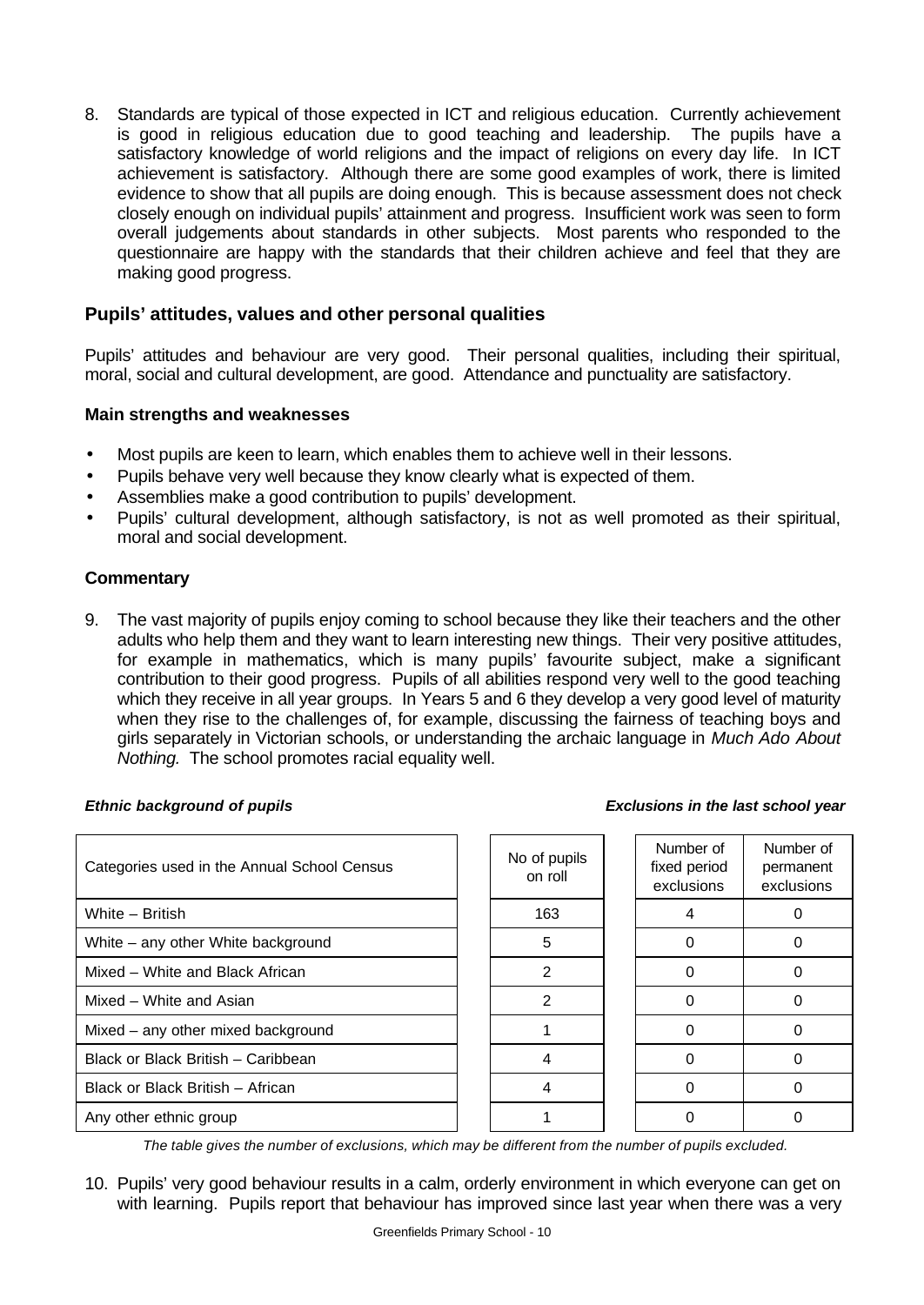small group of older pupils with particularly challenging behaviour and some racist attitudes. This group was involved in a few incidents which resulted in exclusions for short periods. There have been no exclusions so far this term; the school is working well with external agencies to tackle any difficult behaviour or attitudes. Relationships between pupils are very good, but there is sometimes a tendency for older or more able pupils to dominate activities, for example, during school council discussions. The school is very appropriately training older pupils to be mediators so that they can have a more defined role in helping children younger than themselves.

11. Pupils develop a good level of spiritual awareness, moral understanding and social skills through a range of planned and unplanned activities. Assemblies are well organised and provide a wide range of opportunities to reflect on experiences ranging from pupils' own achievements to the wonder of discovering the model terracotta army in China. The personal, social and health education (PSHE) programme is well structured and enables pupils to develop successfully their knowledge, skills and understanding as they move through the school. The school council has become an established feature of school life since the last inspection. It gives pupils the chance to make a significant contribution to improvements by, for example, raising funds for better equipment in the playground. Pupils are developing a sound appreciation of the diversity of cultures around the world, but their overall cultural development is hampered by the lack of extensive and sustained opportunities in all year groups to take part in cultural events, activities and visits.

#### *Attendance in the latest complete reporting year (%)*

| Authorised absence |     |  | Unauthorised absence |     |
|--------------------|-----|--|----------------------|-----|
| School data<br>5.9 |     |  | School data          | 0.6 |
| National data      | 5.4 |  | National data        | 0.5 |

*The table gives the percentage of half days (sessions) missed through absence for the latest complete reporting year.*

12. Apart from the year 2001/2, the school's attendance rate has remained at below the national average since the last inspection. The attendance of most pupils is satisfactory, but the school's figures are brought down by the absences of a small number of pupils who leave the school for lengthy periods of time or who have medical or family problems. Since September, the school has significantly improved its procedures for monitoring and following up absences so that it is now in a better position to identify any difficulties at an early stage and to work more closely with parents in ensuring the regular attendance of their children.

# **QUALITY OF EDUCATION PROVIDED BY THE SCHOOL**

The quality of education provided by the school is good. Teaching and learning are good. They are very good in Years 5 and 6. The curriculum is good overall. The school works very actively with other schools and local organisations on projects which benefit pupils and parents. Pupils' regular participation in sports, arts and cultural activities is under-developed.

# **Teaching and learning**

Teaching and learning are good with very good teaching in Years 5 and 6.

#### **Main strengths and weaknesses**

- Assessment in English, mathematics and science is very good.
- Teachers have high expectations of pupils' behaviour and challenge them well.
- Teaching in Year 5 and 6 is very good and the teaching of English in Year 6 is often excellent.
- Assessment in ICT has weaknesses.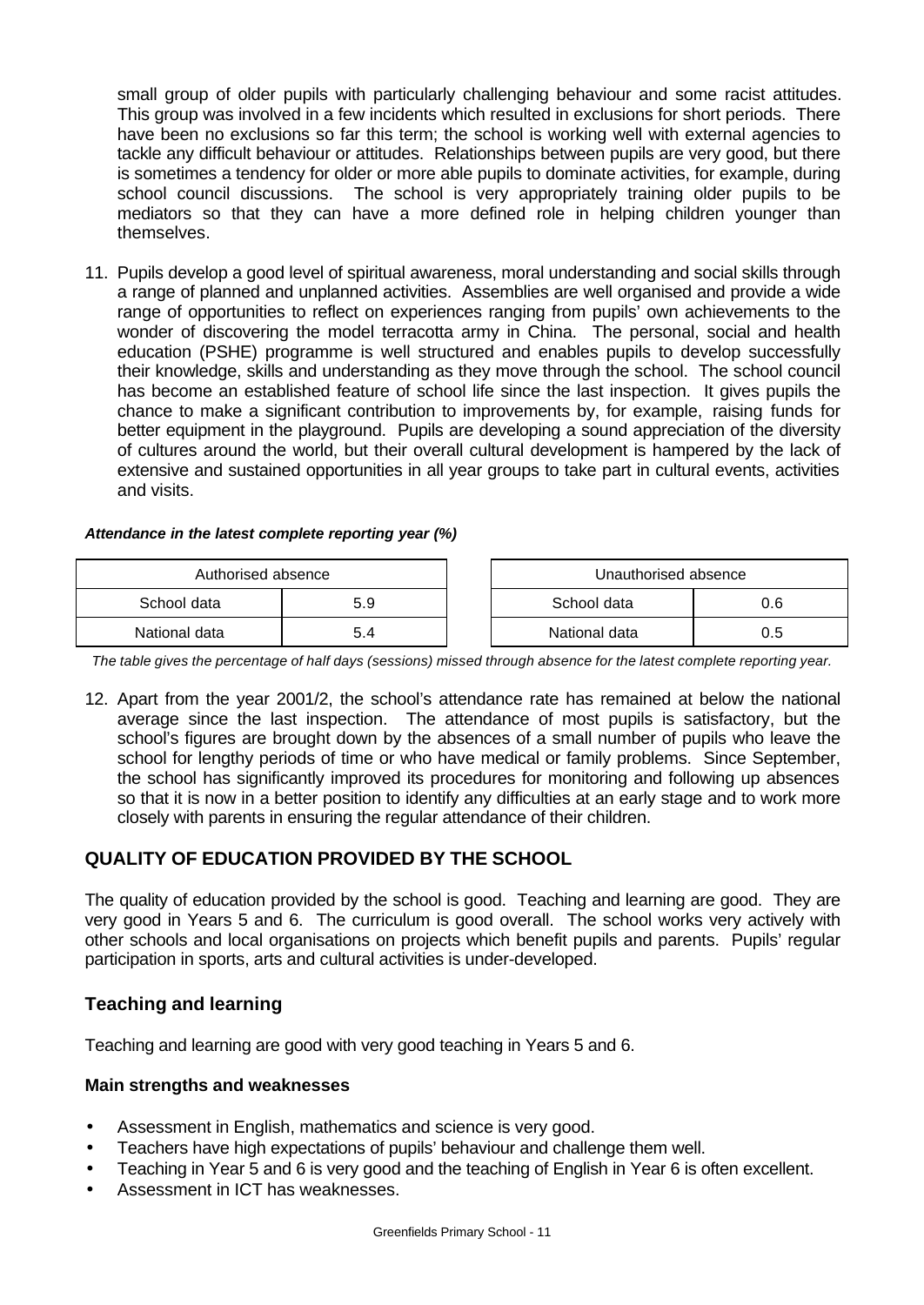• Teachers' planning is very good and makes sure that pupils of all abilities make good gains in their learning.

# **Commentary**

- 13. There has been a good improvement since the last inspection. The improvement in teaching in Years 3 to 6 has been very good, particularly in English and mathematics. The management of behaviour and levels of challenge were a weakness in the last inspection. These are now at least good in all classes.
- 14. Teaching and learning in the nursery and reception class are good in all the areas of learning. This also represents good improvement since the last inspection. The teacher is an experienced early years practitioner and plans the curriculum well. The classroom is well managed and organised; teaching assistants are used effectively. The school day contains an appropriate balance of teacher-directed and child-initiated activities that contribute well to children's growing confidence and independence. In a very good outdoor lesson in physical development, the teacher used very good techniques to settle a large group of young children and effectively introduced the vocabulary of movement such as 'creep', 'march' and 'skip'. This year the small number of nursery children are taught in the same class as the reception children.
- 15. Teaching throughout the school engages pupils in productive learning. This is because lessons are very well planned to meet the needs of all abilities and assessment is used well to help pupils overcome any difficulties. Teachers have a good understanding of the subjects they teach, although no lessons were observed in geography, music, or design and technology. Levels of challenge are good in most lessons and very good in Years 5 and 6. Teachers use questioning skilfully and effectively and this produces very good levels of interest from the pupils. Pupils' behaviour is very good because teachers have high and consistent expectations of how pupils should behave in lessons. All pupils work in ability groups in English and mathematics and this contributes to the high standards achieved. Teaching assistants are mainly used well. In an English lesson in Year 6, the teaching assistant used questions well and prompted pupils to analyse the text thoroughly. In a Year 1 mathematics lesson, the teaching assistant supported pupils well on the computer, creating and repeating patterns. Teaching of pupils with special educational needs is good and pupils benefit from well planned support for literacy and numeracy
- 16. The excellent teaching in English in Year 6 is based upon the principle that all pupils can be challenged and motivated to do as well as they can. The teacher is able to share his appreciation of Shakespeare with the pupils. This enables them to understand and empathise with the characters. The pupils show a real interest and enjoyment in their lessons. Very good teaching was observed in mathematics and religious education in Years 5 and 6, science in Year 3 and 5, English and history in Year 5 and PSHE in Years 1 and 6. All these lessons displayed a good knowledge of the subject and the challenging use of questioning with a brisk pace enabling all pupils to be fully engaged in activities. The skills of literacy and numeracy are well taught throughout the school. Pupils work very well independently and in groups and concentrate with interest on their work. In a good history lesson in Year 3, the pupils were inspired by the teacher to find out about aspects of Egyptian life when he announced that 'we are going to have our own class museum'.
- 17. Assessment is good overall. It is very good in English, mathematics and science. The school introduced an excellent tracking system last year for these subjects; information produced by it is used to plan work and direct whole school development. Assessment in other subjects is satisfactory. The school has introduced new systems this term for assessing pupils' learning in other subjects, which are well based on skills but give no overview of the standards obtained and how well pupils are doing. In ICT, teachers keep records of who goes on the computer but do not monitor the time spent by individuals when working in pairs or assess how well they are doing. The school uses optional tests well to inform them of the progress made in Years 3, 4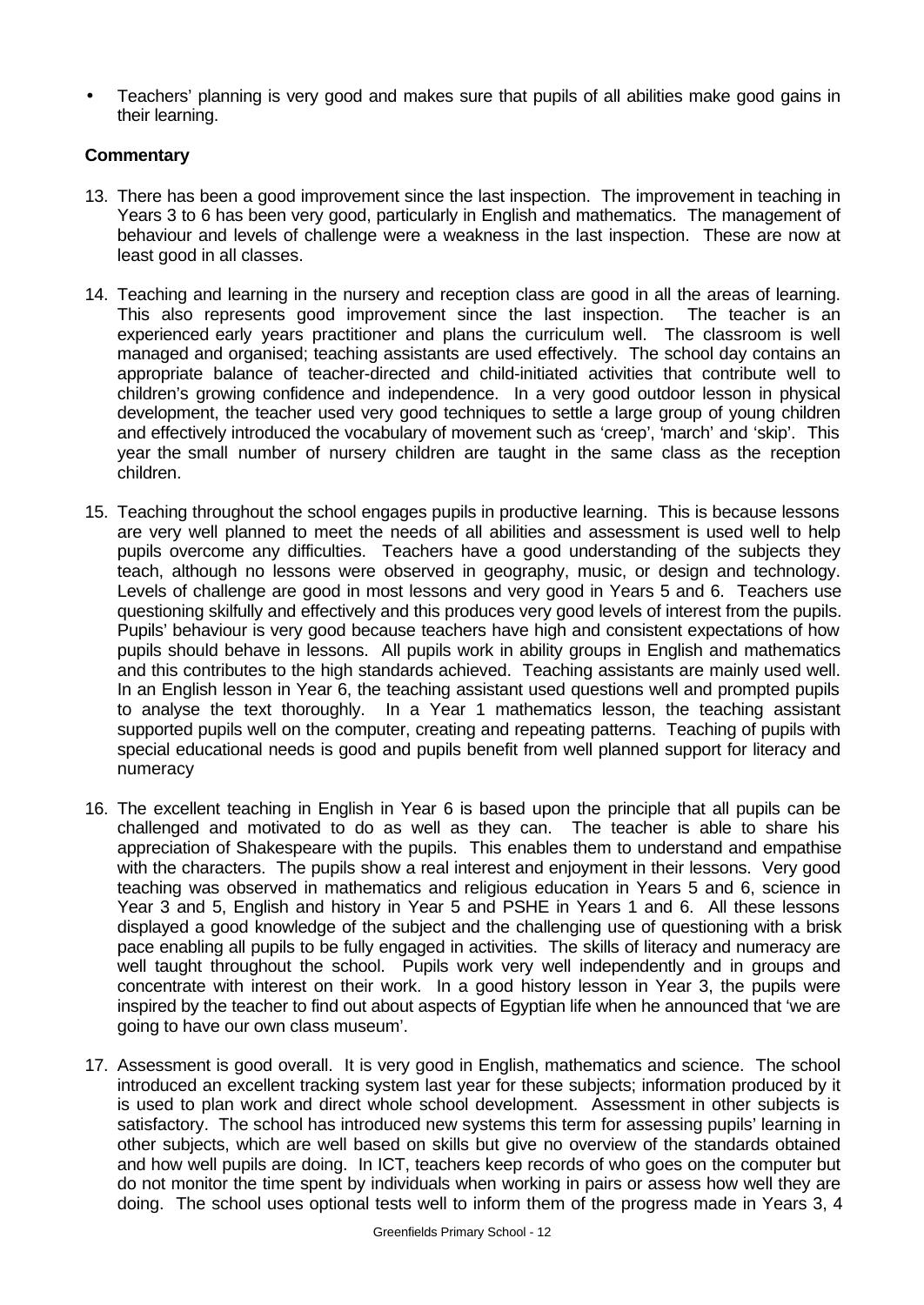and 5. Marking is consistently good and challenges pupils to improve their work. Targets are set for individual pupils and also for the groups that they work in. The pupils are well aware of these because they are clearly displayed in classrooms. Good assessment procedures ensure that the progress of pupils with special educational needs and can be tracked over time and additional support be provided if necessary. All teachers have very good records of pupils with special educational needs. There are good opportunities for parents and pupils to be involved in these pupils' individual education plans and they write their own targets. The progress of more able pupils is also assessed well in English, mathematics and science.

#### *Summary of teaching observed during the inspection in 30 lessons*

| Excellent | Very good | Good    | Satisfactory | Unsatisfactor | Poor | Very Poor |
|-----------|-----------|---------|--------------|---------------|------|-----------|
| $3(10\%)$ | $9(30\%)$ | 11(37%) | 7 (23 %)     |               |      |           |

*The table gives the number of lessons observed in each of the seven categories used to make judgements about lessons; figures in brackets show percentages where 30 or more lessons are seen.*

# **The curriculum**

The curriculum is good overall. The school offers a broad and balanced curriculum which meets all statutory requirements including the provision of acts of collective worship. Accommodation and learning resources are satisfactory.

#### **Main strengths and weaknesses**

- The curriculum is well led and as a result of this there are good programmes of work for each subject in the National Curriculum and religious education.
- The provision for PSHE is good.
- The provision for pupils with special educational needs is good.
- Enrichment for the creative, aesthetic and physical activities in the curriculum through outside visits, visiting speakers and competitive sport is limited.

#### **Commentary**

- 18. The overall quality of the curriculum is good and this represents an improvement since the last inspection. Programmes of work, based on national guidance, have been introduced and, where necessary, adapted to meet the specific needs of the pupils at the school. These programmes help to ensure a consistency of approach throughout the school and enable pupils' skills to be systematically developed. Teachers use the programmes of work as a basis for their medium and short-term plans. The strong and informed lead offered by the curriculum coordinator and the development of the role of subject co-ordinators, mean that these plans are carefully monitored to help to ensure adequate coverage and progression in each subject. The national strategies for literacy and numeracy have been thoroughly implemented, evidence of which is provided by the recent impressive improvement in standards in both areas. Teachers plan lessons with different activities for pupils with different levels of ability. This is an area of improvement since the last inspection and it means that all pupils now achieve at least satisfactorily. The provision for pupils with special educational needs is good and ensures that they have access to the full range of the curriculum. The school identifies the needs of pupils at an early stage. Individual education plans contain clear and achievable targets for progress.
- 19. Although each subject in the National Curriculum is seen as a discrete area, the school has been innovative in integrating subjects. In some cases this is done in individual topics, as in Year 6, where the study of portraiture in art and design supports work on proportion in mathematics and the examination of how Buddhists express their faith through art. There are also whole-school 'topic weeks' where the integration of learning is placed on a more formal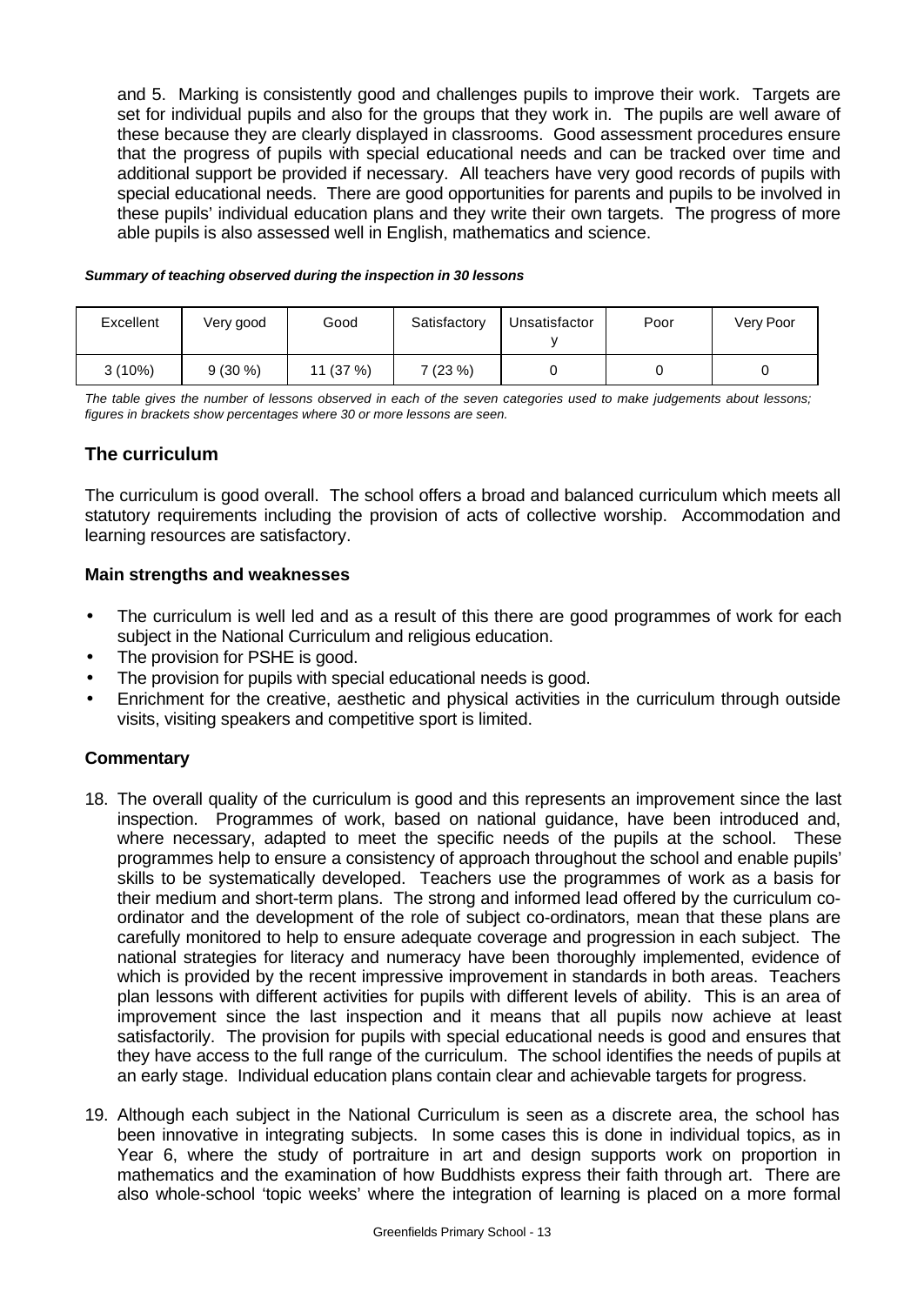footing. These weeks allow opportunities for personal and social development as well as bringing relevance to the learning in individual subject areas. The children in the Foundation Stage class also receive a good curriculum.

- 20. The PSHE programme is carefully planned and is enriched by input from outside agencies such as visiting theatre groups. The sex and relationships programme is thorough, including suitable activities for each year; it has been drawn up with agreement from governors and parents. Pupils are taught about the use and misuse of drugs appropriately.
- 21. The school's provision for learning outside the school day has improved since the last inspection and is now satisfactory. Parents are happy with the amount of homework provided for their children. Homework is well planned to support learning in the school day and is occasionally cleverly used to ensure that all pupils have access to the full curriculum. For example, Year 6 pupils who miss geography lessons because they are withdrawn for extra help in literacy and numeracy, have the opportunity to catch up on the missed learning through homework assignments. Most withdrawal sessions are carefully timetabled so that withdrawn pupils study similar areas to the rest of the class and are present for the start and end of lessons. Because of arrangements with other schools and input from professional sports clubs, the school is able to offer a wide range of sporting activities and these are popular with pupils. The activities, which are mostly aimed at older pupils, are arranged for fairly short, fixed term periods so it is difficult for pupils to develop good levels of skill. Year 6 pupils attend a residential outdoor education centre where they have the opportunity to experience a range of outdoor and adventurous activities. The school has few sporting teams which means that pupils have little opportunity to develop their skills in competitive situations. The school invites speakers ranging from a rabbi to an ex-Spitfire pilot to its visitors' assemblies but occasions where work in the arts is enriched by outings to theatres and art galleries or visits from writers, artists and musicians are comparatively few.
- 22. Year 6 pupils transfer to several different secondary schools and this makes it difficult for the school to establish meaningful curriculum links. Year 6 pupils use the ICT facilities of a local independent school and the good quality of the work resulting from this link illustrates the benefits to the pupils.
- 23. The school is adequately staffed with well qualified teachers and the recent addition of a specialist teacher to teach music throughout the school has raised the profile of that subject. There is, at the moment, no teacher with sporting expertise which is one reason for the school offering few competitive sporting opportunities. Accommodation and resources are satisfactory. Classrooms are of good size, light and airy with useful work areas. The accommodation in the Foundation Stage is good. The field is large, with a wildlife area which is useful for scientific investigation. Although there is an adequate supply of good quality computers, there are constraints on the development of ICT hardware resources such as a computer suite because of limitations imposed by the Grade ll listing of the school. The library is well stocked, but its situation in a corridor makes it unsuitable for independent research.

# **Care, guidance and support**

The school provides good care and support for its pupils. It involves them very well in its work and development.

#### **Main strengths and weaknesses**

- There are very good arrangements for first aid and supervision at lunch-times.
- Some parts of the school grounds are hazardous.
- Pupils receive very good guidance and support to help them raise their achievements in English and mathematics.
- Pupils are very confident that there is always someone in the school who will listen to them and that their views are taken seriously.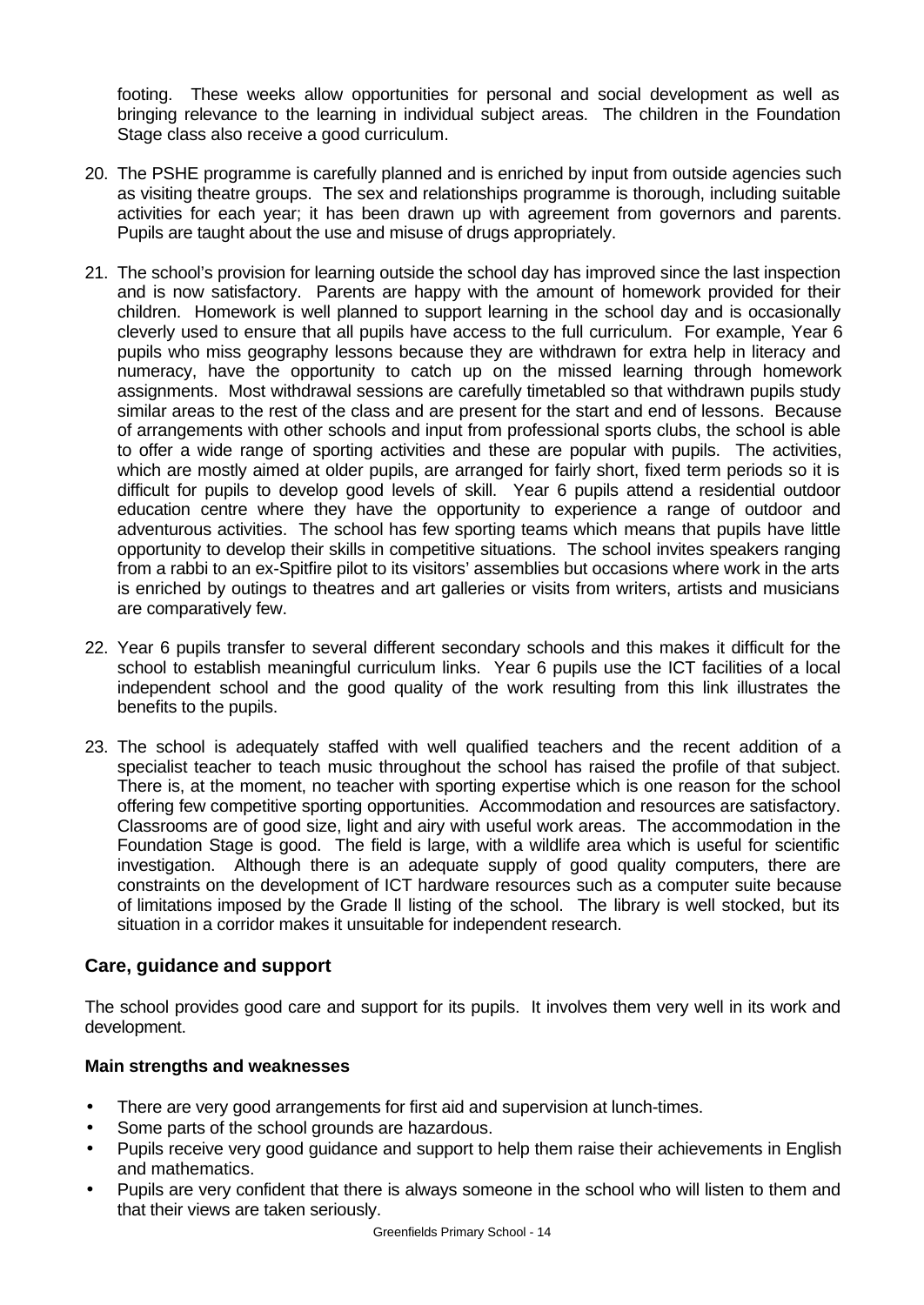# **Commentary**

- 24. Pupils are very well cared for if they feel unwell or have an accident, because a large number of staff are trained in first aid and the team of mid-day supervisors is very well organised. There are very good systems for dealing with and recording any incidents; the medical needs of individual pupils are well known. A majority of staff have very recently undertaken up-to-date training in child protection and the designated teacher is experienced in the role. The site manager ensures that regular risk assessments and equipment checks are carried out. Some paving slabs and grassy areas of the field are prone to heave and subsidence; although repairs are undertaken, they do not always eliminate the risk of an accident.
- 25. Parents are pleased about the arrangements for settling in their children when they start school. Children in the nursery and reception class are supported and guided well. As a result, they make good progress in developing their confidence and initiative and in extending their knowledge, skills and understanding through play and talk. From Year 1 onwards, pupils' progress in English and mathematics is extremely well tracked, and the information is used very well to identify where extra support and intervention is needed. This system has been very effective, and has resulted in a marked improvement in standards in those two core subjects, especially by the end of Year 6. The school has ensured that more able pupils are suitably stretched so that they can achieve the higher levels of which they are capable. Throughout the school pupils with special educational needs benefit from good intervention support for literacy and numeracy. Pupils from reception onwards respond with pride when their achievements are celebrated at a weekly assembly led by the headteacher, who has introduced much-valued rewards.
- 26. Pupils are very secure in knowing there is someone in the school they can turn to if they have any worries. There are very well-established systems for seeking pupils' views through the school council and the 'listening boxes' in each classroom. This is an improvement since the last inspection. Pupils are very well involved in raising funds for the new playground equipment which they asked for; representatives of the school council were also involved in the interviews for the new deputy headteacher. Pupils are strongly encouraged to take responsibility for their own learning. For example, reception children plan their own activities for part of the session and Year 6 pupils maintain their own reading records. As pupils move through the school, they are increasingly involved in setting and reviewing their personal targets which are prominently displayed in classrooms.

# **Partnership with parents, other schools and the community**

Links with parents, other schools and the community are good.

#### **Main strengths and weaknesses**

- The school is well regarded by parents and the local community.
- The school works very actively with other schools and local organisations on projects which benefit pupils and parents.
- Links to encourage pupils' regular participation in sports, arts and cultural activities are underdeveloped.

#### **Commentary**

27. Most parents think highly of the school and what it achieves for their children. They are provided with good information which enables them to support their children's learning well. For example, they have the opportunity to meet their child's teacher in September and find out what their child will be learning. The annual reports give them good, clear detail about their child's progress over the year. They contribute to school life through the friends of Greenfields School, which raises significant sums of money for items such as computers and playground equipment, and runs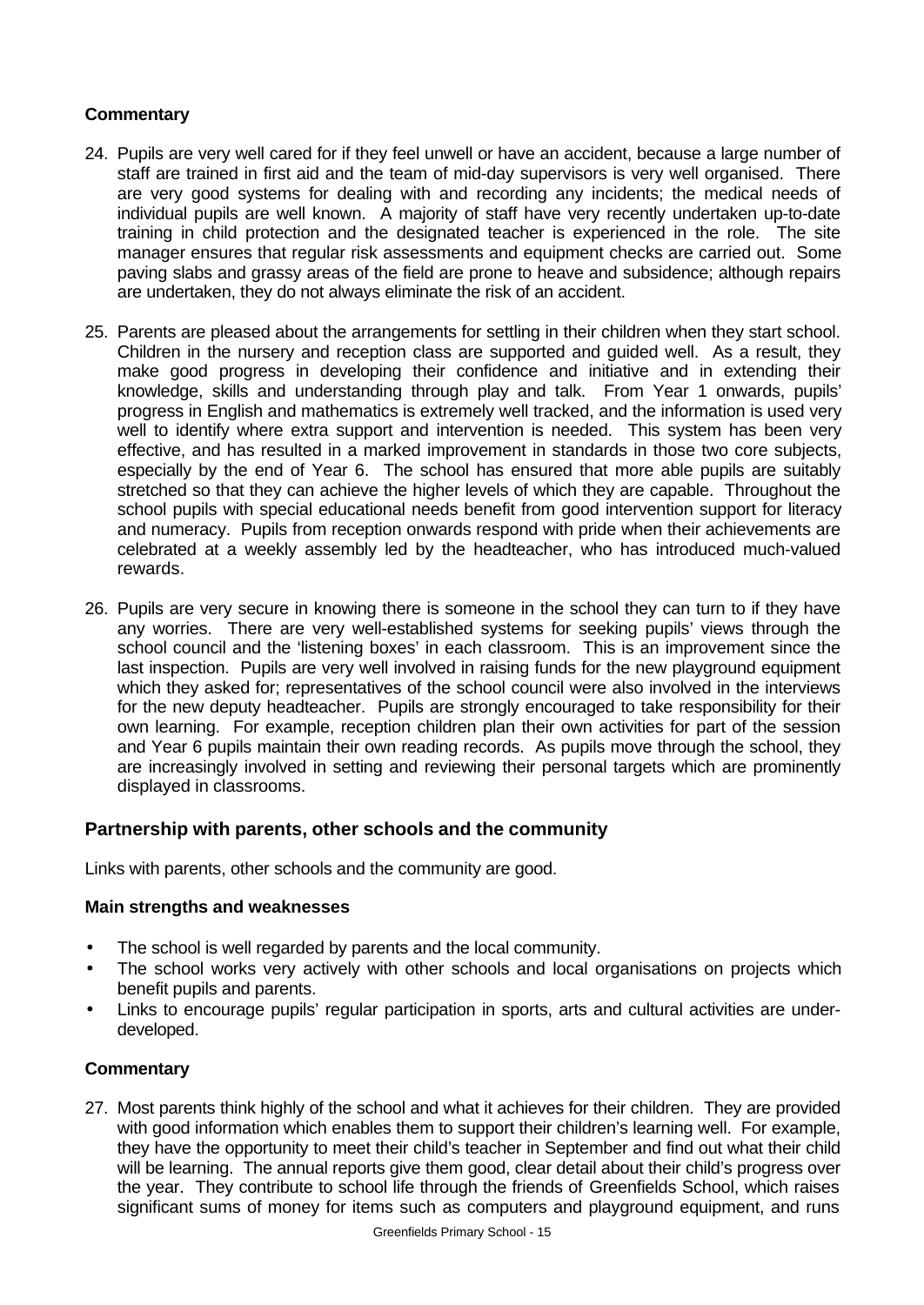social events which are well supported by the local community. The school consults parents effectively and acts on their concerns, such as about changes in arrangements at the start and end of the day.

- 28. The headteacher ensures that the school is playing an important part in the work of the local consortium of schools. This has developed, with the full support of the local education authority, an impressive action plan to raise achievement in the area. Greenfields is very successfully piloting a project with funding from the Learning Skills Council, to help parents and carers of reception children in developing their confidence and ability to support their children's learning, starting with literacy. The course is making a valuable contribution to the development of adults' basic skills and also introduces parents and children to languages and stories from other cultures. Other benefits of joint working with other schools include the development of joint policies, such as on drugs education, and some extra-curricular activities for pupils in Years 5 and 6. The school has also established a link with a private school which Year 6 pupils visit once a term to enhance their experiences in ICT and music. With no pre-schools or secondary schools in the area, the school manages the transfer of its pupils satisfactorily.
- 29. The school works very well with a number of community organisations to broaden the academic and personal opportunities available for the pupils. Programmes run by Watford Football Club, for example, are used to enhance provision for physical education, and also to encourage fathers to become involved in their children's education. Links with a number of places of worship including the local church contribute effectively to provision for religious education and pupils' spiritual development. The school takes part in the district council's initiatives to introduce reception children to the importance of road safety and Year 5 and 6 pupils to the need to challenge racism in the community. However, several of the projects arising from the school's good links with other organisations are dependant on short-term funding. Although very worthwhile, they do not always result in sustained provision for all groups of pupils. The school does not, for example, have as part of its normal calendar an extensive programme of outside visits and visitors nor of cultural and sporting events involving other schools and the community.

# **LEADERSHIP AND MANAGEMENT**

Leadership and management are very good as is the governance of the school.

#### **Main strengths and weaknesses**

- The leadership of the headteacher is excellent.
- The school undertakes rigorous self evaluation which is very effective.
- Systems for monitoring and tracking pupils' progress in English, mathematics and science are excellent.
- Leaders inspire and motivate staff and pupils.
- The governors have been very effective in helping shape the direction of the school.

#### **Commentary**

- 30. The headteacher has provided an excellent vision and educational direction for the school since he came to the post one year ago, having spent the previous year in the school on secondment. When he arrived standards had fallen due to instability in staffing. In two years he has turned the school around with the result that standards have now improved significantly and there is now a stable staffing situation. He is well supported by parents. In setting objectives for the headteacher and challenging the school, the governing body have fulfilled their responsibilities very well.
- Greenfields Primary School 16 31. The headteacher delegates very well. He has created a strong senior management team and believes strongly in empowering and supporting the staff to become effective leaders so that they can influence teaching, curriculum development and standards. The deputy headteacher who came to post last year shares this vision; the two of them are steering the school very well.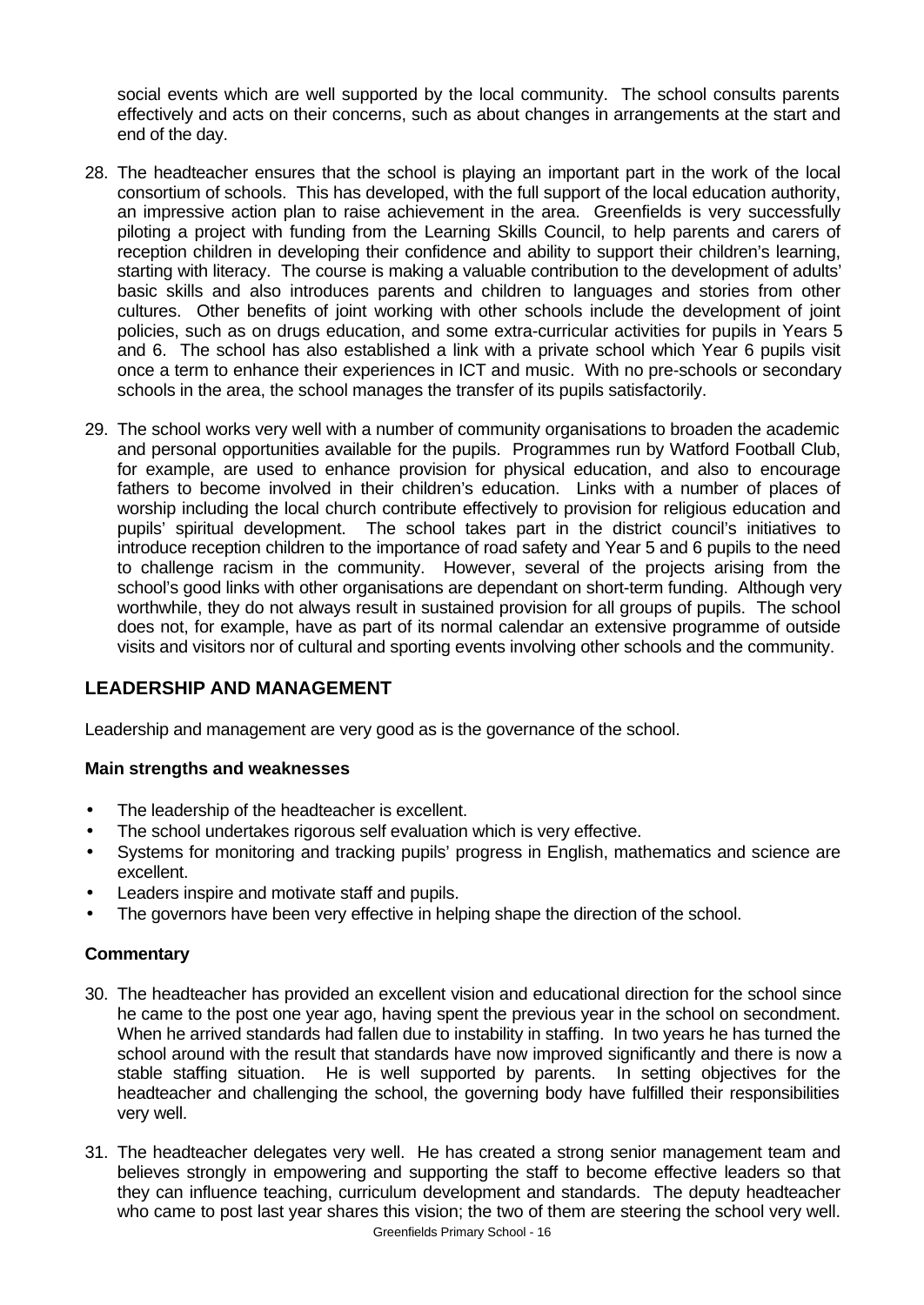They recognise that there is still a great deal to accomplish but the rate of improvement this year, particularly in the standards in English and mathematics, has been commendable and there is a very positive ethos in which all staff know exactly how they can contribute. The leadership of the provision for pupils with special educational needs is very good. Leadership and management are good in the nursery and reception.

32. The school undertakes rigorous self evaluation which feeds back effectively into school development planning. The school development plan is a very good working document and is reviewed regularly, providing the school with a clear direction on where it is going. There is a very good level of monitoring activity in the school, which is based on a thorough understanding of the need to check aspects such as teaching and learning, pupils' achievement and their attitudes and values. All subject leaders have analysed test performance and set clear action plans and areas for development such as raising standards for the more able. They have also completed an evaluation of their subject, identifying the level of performance in teaching, standards, the curriculum and leadership and what aspects most need improvement. These are thorough and analytical documents reflecting a clear and consistent purpose with attention to any detail which could effect improvement. There is a clear and very effective classroom observation schedule which focuses each term on seven aspects of the school. Performance management procedures are also very effective and monitored closely by the governing body. Professional development of staff is given a high priority and is well targeted and linked to performance management. Induction of staff new to the school is very good. The school is not at present involved in initial teacher training.

#### **Example of outstanding practice**

**Innovation is encouraged in this school. The school has implemented an excellent new system which it has created to diagnose, monitor and evaluate pupils' progress and which links directly into school improvement planning.** The new system, called the 'Subject Tracking Form and Analysis Record' was introduced in September 2002 and all teachers in the school are involved. It is aimed at ensuring that all pupils make more then typical progress over a year and has been very effective in contributing to the raised standards in the school. The system is easily manageable by staff using one A3 sheet of paper for each class and each of the core subjects. It will be further improved when the school's assessment software is updated and can manage and interpret the range of data that the school requires. The pupils' progress is tracked through the year. It is also checked half-way through the year and at the end. There is an analysis record which identifies the overall progress of the class and whether it was good enough. Points for action are identified such as targeting lower-attaining groups in mathematics. Special attention is given to those pupils with special educational needs, ethnic minority groups and the progress of boys and girls. Pupils in any ability group who have not made the progress they should are immediately targeted and clear action is identified.

- 33. The school is also taking part in national initiatives such as the Primary Leadership Programme to support staff further who have leadership responsibilities. It is also one of five schools in the authority to be chosen as part of a research project by the University of Cambridge into distributed leadership, which aims to help schools identify the future leadership direction of the school. The school is working very well with a local consortium of school to raise standards in the area.
- 34. The governors have been active in helping to shape the vision and direction of the school; they have a good understanding of its strengths and weaknesses. They were fully involved in appointing the present effective leadership of the school, and are now working very effectively with the new team on improvement and self evaluation. They are committed to the vision that all in the school should value themselves and each other. They ensure that the school fulfils its statutory duties well. The race equality policy is being implemented satisfactorily and monitoring arrangements are presently being drawn up. The school uses funds wisely to improve the quality of education by ensuring best value when purchasing supplies and services. The threeyear finance plan takes very good account of the future needs of the school; all strategic planning reflects and promotes the school's ambitions and goals. It is planned to use the present underspend to improve staffing and resources for ICT.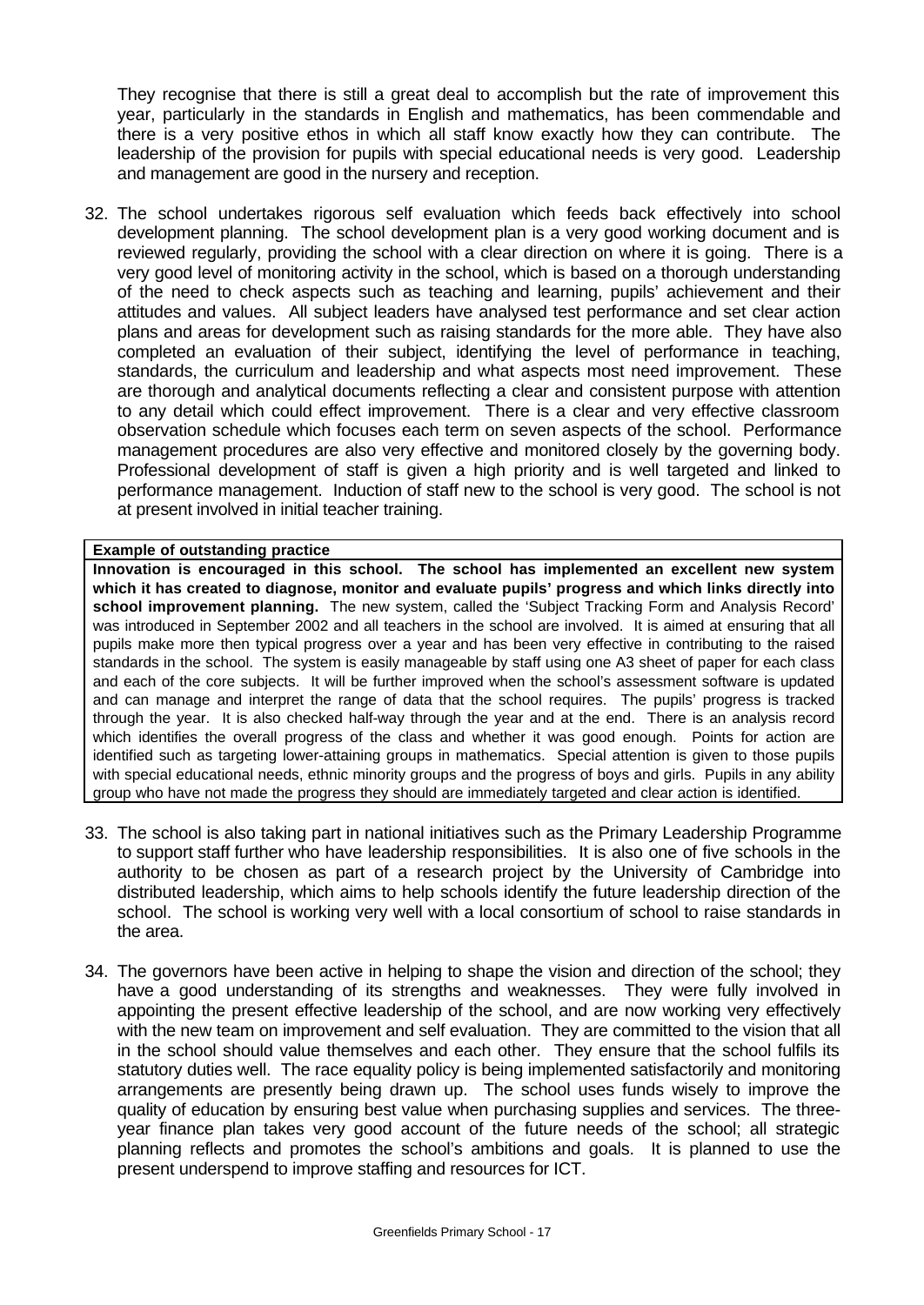35. The school has suffered from instability in staffing in the recent past which has been a barrier to raising achievement but at present enjoys a full staffing complement and a happy and energetic staff. The Grade II listing of the building is a barrier to improving the accommodation to enhance the quality of education in the school. It is hard to get planning approval and also very expensive.

# **Financial information**

#### *Financial information for the year April 2002 to March 2003*

| Income and expenditure $(E)$ |         |  | Balances (£)                     |
|------------------------------|---------|--|----------------------------------|
| Total income                 | 563,170 |  | Balance from previous year       |
| Total expenditure            | 529,220 |  | Balance carried forward to the r |
| Expenditure per pupil        | 2.581   |  |                                  |

| Income and expenditure $(E)$ |         | Balances (£)                        |        |
|------------------------------|---------|-------------------------------------|--------|
| Total income<br>563.170      |         | Balance from previous year          | 5.132  |
| Total expenditure            | 529,220 | Balance carried forward to the next | 39,083 |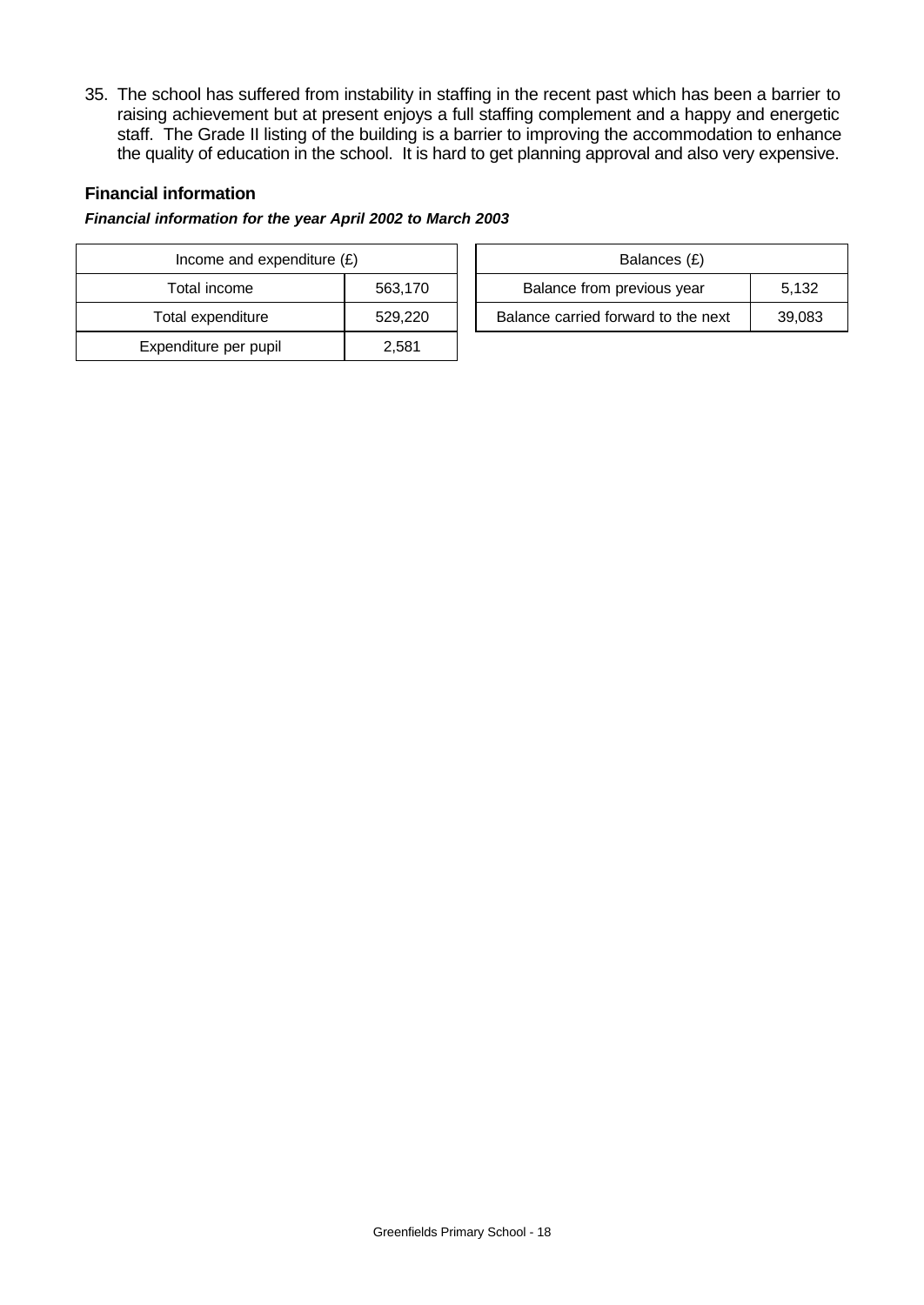# **PART C: THE QUALITY OF EDUCATION IN AREAS OF LEARNING AND SUBJECTS**

# **AREAS OF LEARNING IN THE FOUNDATION STAGE**

36. There has been an improvement in the quality of provision since the last inspection. The quality of teaching has improved from satisfactory to good overall with some very good examples. There is currently one class containing six children in the nursery and twenty children in the reception. No judgement can be made on attainment on entry to the nursery as the cohort is too small. There are two children from minority ethnic groups but no children who speak English as an additional language. Four children have been identified with special educational needs; all of these children are making good progress partly because they all have an individual education plan that identifies their needs. Assessment information and inspection evidence indicate attainment on entry to the reception class is below average. All children are making good progress in all areas of learning and the majority should achieve the expected goals by the end of the reception year. Parents feel welcome in the nursery and reception class and receive good information. The use of assessment to inform planning is very good. The class is well staffed; the teacher is supported by two classroom assistants. The indoor resources are good and the outdoor provision is satisfactory. An area for outdoor play has been established and this area is still being developed. The leadership and management of the Foundation Stage are good and based on the principles of effective early years practice.

#### **PERSONAL, SOCIAL AND EMOTIONAL DEVELOPMENT**

Provision in personal, social and emotional development is **good**.

#### **Main strengths and weaknesses**

- Good teaching enables children in both the nursery and reception class to achieve well.
- Children form good relationships with adults.
- There are good opportunities for children to develop their independence.

#### **Commentary**

37. Children enter reception with immature personal and social development. They make good progress and achieve well while in the nursery and reception class. By the end of the reception year most children will achieve the expected goals because the quality of teaching and learning is good overall. Very good planning and organisation ensures that the children experience enjoyable activities to promote this area of learning. They develop good levels of independence. Children in both the nursery and reception develop a positive attitude to school life and establish a good relationship with all adults. Children learn to understand the needs of others by playing in the classroom shop.

#### **COMMUNICATION, LANGUAGE AND LITERACY**

Provision in communication, language and literacy is **good.**

#### **Main strengths and weaknesses**

- Children achieve well and make good progress in their learning.
- Teachers' planning focuses well on communication and language skills.

#### **Commentary**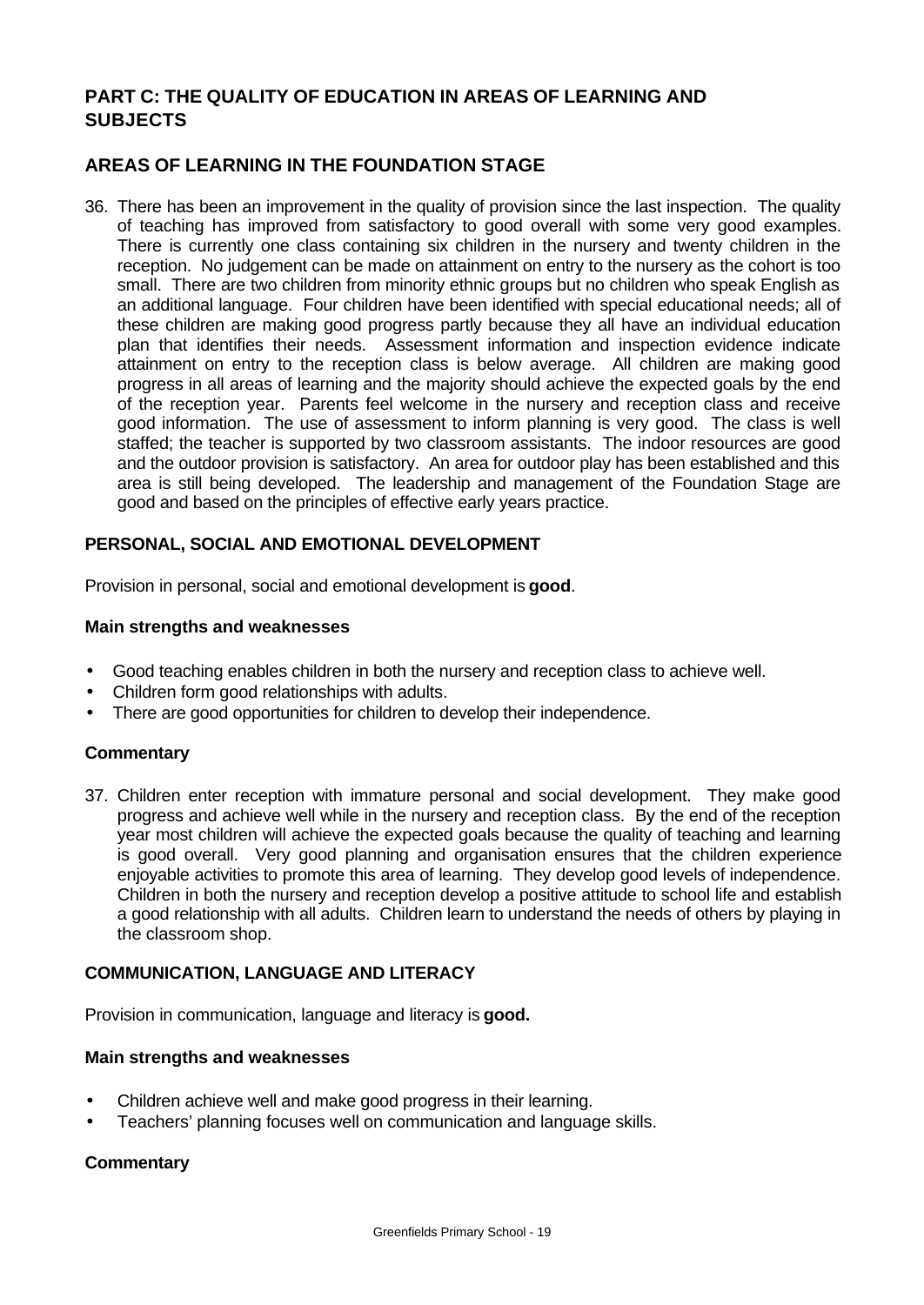38. The children make good progress and achieve well in the nursery and reception class because the quality of teaching and learning is good overall. Very good planning ensures that there is a strong focus on communication and language skills. Children in the nursery and reception class soon learn to respond to simple written questions such as 'Do you like apples or bananas best?' when they enter the classroom each morning. They learn to recognise their own name and place it in the answer pocket of their own choice. Reception children make good progress learning initial sounds. The teacher reinforces learning well with singing jingles, and children are encouraged to write the focus letter in the air. Children enjoy learning different letters because the teacher makes these sessions fun and uses problem-solving activities skilfully. There are good opportunities for both the nursery and reception children to draw and trace, and for more able children to write a few words with adult support. Examination of work from this term indicates that more able children are on the later stages of the expected goals and average and lower-attaining children are well on course to achieve the expected goals by the end of the reception year.

# **MATHEMATICAL DEVELOPMENT**

Provision in mathematical development is **good.**

#### **Main strengths and weaknesses**

All children achieve well because of the good teaching and learning.

#### **Commentary**

39. The children make good progress and achieve well in the nursery and reception class. Most children are on target to reach the expected goals by the end of the reception year because the quality of teaching and learning is good. Children make good progress in their ability to identify and count numbers because there is a strong emphasis on this area of learning. The teacher uses counting songs to help children develop a sense of number. They enjoy singing 'Leaves on the tree' and are beginning to identify one less than ten as they count the number of leaves falling from the tree. They use real coins and money to buy fruit and vegetables in the classroom shop and they enjoy weighing out the fruit and vegetables. More able children notice that the cabbage is heavier than the pepper. Most children can identify who has the longest straw because the teacher makes the session fun. More able children enjoy measuring each other and identify who is the tallest in the group.

#### **KNOWLEDGE AND UNDERSTANDING**

Provision in knowledge and understanding of the world is **good.**

#### **Main strengths and weaknesses**

There are good opportunities to use the computer.

#### **Commentary**

40. The quality of teaching and learning is good overall. Most children are achieving well and are on target to reach the expected goals by the end of their reception year. There are good opportunities to develop knowledge and understanding of the wider world. Children make good progress learning to use the computer and the printer because the computers are easily available. They draw pictures and use the mouse confidently. Lego and construction kits are easily accessible and consequently children are encouraged to create model cars and vehicles with wheels. Children develop awareness of the dangers of traffic using the crossing and beacons on their playground. They learn about different fruit because they enjoy cutting up the fruit to make a fruit salad. The teacher uses questions well to check children's knowledge.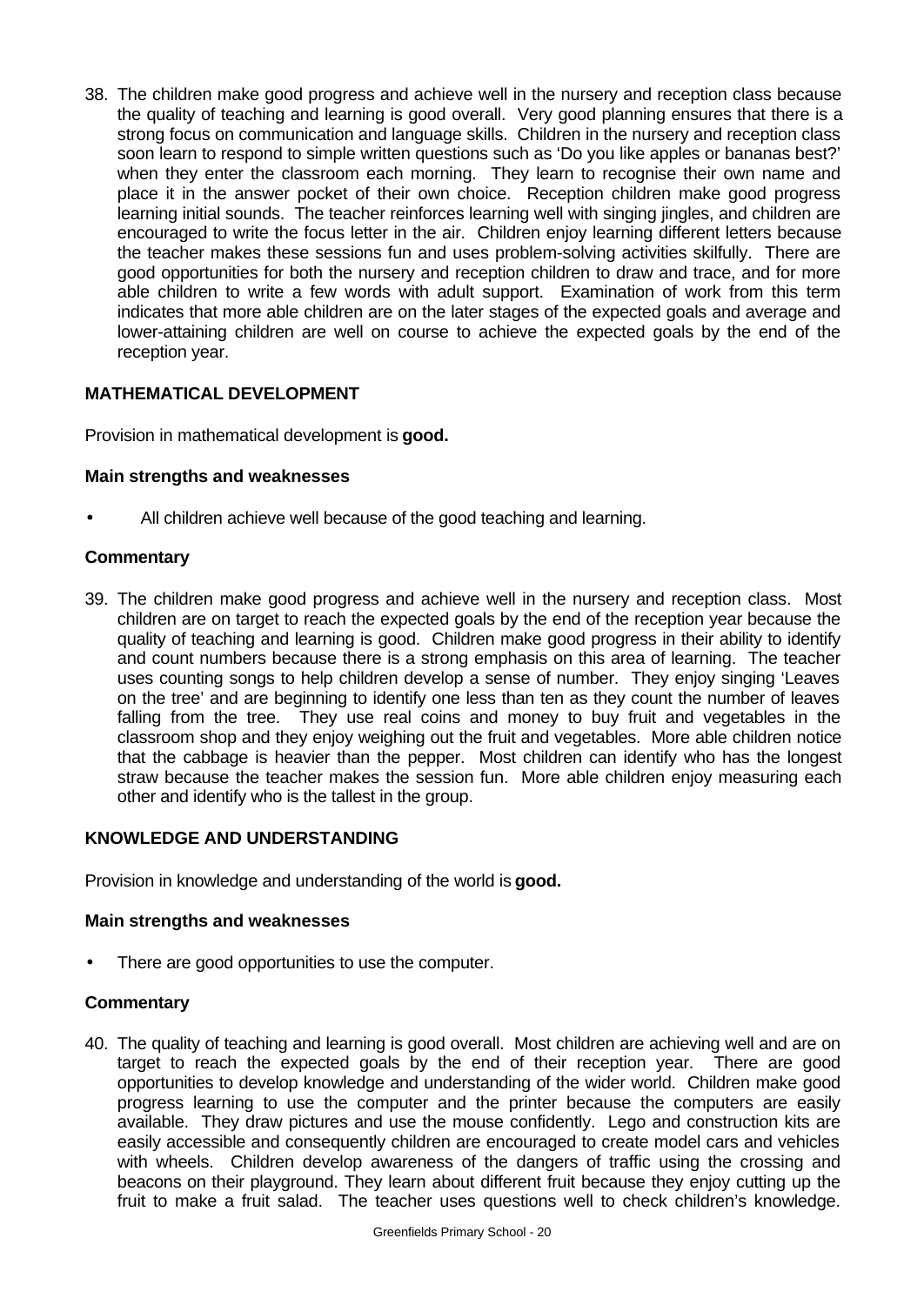Average and more able children know the day and month of their birthday and can identify days of the week.

# **PHYSICAL DEVELOPMENT**

Provision in physical development is **satisfactory.**

# **Main strengths and weaknesses**

- The teacher teaches the vocabulary of movement well.
- Opportunities to develop a broad range of physical skills are limited in the outdoor play area.
- Both nursery and reception classes make good use of the hall three times a week for developing physical skills.

#### **Commentary**

41. Children enter the reception class with below average physical skills. They make good progress and achieve well during the nursery and reception class. By the end of the reception year most children are on line to reach the expected goals because the quality of teaching and learning is good overall. There are very good opportunities to develop physical skills during the movement sessions in the hall, where teaching and learning are very good. These lessons contain a good level of activity, and the teacher uses language well to extend awareness of different movements. Children learn to skip, bounce, march and they are learning how to move quietly because the teacher challenges them to do this. Most children grip pencils, paintbrushes and use scissors appropriately. There are opportunities for children to develop their co-ordination by placing shapes in the correct place in jigsaws. Opportunities to develop physical skills in the outdoor play area are less well developed. They develop their co-ordination and strength by peddling the bikes and riding the scooters around the playground, but there are insufficient opportunities for balancing, aiming and climbing.

#### **CREATIVE DEVELOPMENT**

Provision in creative development is **good**.

#### **Main strengths and weaknesses**

- Opportunities for children to use their imagination through role play activities are good.
- Teaching and learning are good.
- Children achieve well and make good progress.

# **Commentary**

42. The children enter reception with below average creative skills. They make good progress and achieve well during the nursery and reception class because the quality of teaching and learning is good overall. Most children are on target to attain the expected goals by the time that they complete their reception year. There are good opportunities for children to develop their creative skills and experience a range of creative activities through role play, art and music. Children use their imagination in the shop as they buy and sell the fruit and vegetables. Imaginative play is promoted well in the road safety area. Teaching is good and consequently children enjoy using paint and collage materials.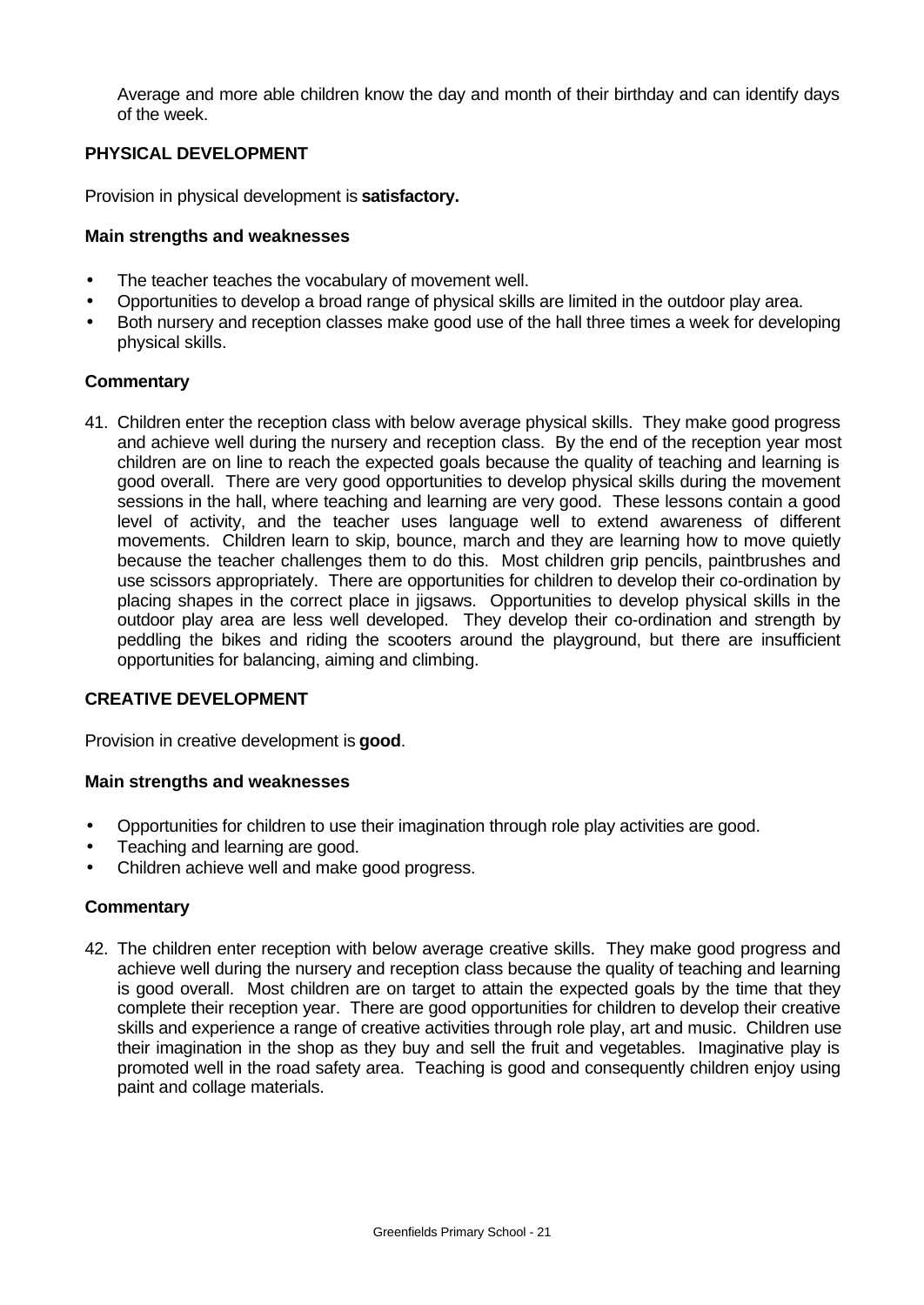# **SUBJECTS IN KEY STAGES 1 and 2**

# **ENGLISH**

The provision is **very good**.

### **Main strengths and weaknesses**

- Pupils achieve very well throughout the school and attain standards that are well above average by Year 2 and Year 6.
- The quality of teaching and learning is good in Year 1 and 2 and very good in Year 5 and 6.
- Assessment and use of assessment information is very good.
- Literacy is used very well across the curriculum although it could be used better in ICT.
- Leadership and management of the subject are very good.
- The library is too small.

#### **Commentary**

- 43. Results in the national test results in 2003 for Year 2 and Year 6 pupils were well above both the national average and similar schools. Most of the Year 6 pupils who took the test in 2003 made rapid progress during their time in Year 6. Improvement since the last inspection is very good. Standards by the end of Year 2 have been high overall in reading and writing for the last four years. During this time standards by Year 6 have been mainly average but fell to well below average in 2002 because of the difficulties the school was experiencing. Standards have now risen because of the excellent tracking of pupils' progress, improved teaching and provision and very good leadership in the subject. High attainment is already evident in the current Year 6 because of excellent teaching. As a result, most pupils are achieving very well and making very good progress. Year 2 pupils are also on course to attain similar high standards as last year. Pupils with special educational needs are well supported and make good progress. The more able pupils also do well because work is challenging for them and they are targeted well if they do not progress as they should. Children who are from minority ethnic backgrounds do as well as other pupils. There is no significant difference between boys and girls.
- 44. The substantial majority of pupils in Year 6 are confident speakers; pupils throughout the school listen attentively. Standards observed in speaking and listening are above average because teachers involve pupils well in classroom discussions. Pupils respond in ways that show good understanding of the main points in discussions, ask relevant questions and comment on the views of others. For example, Year 1 pupils speak in clear sentences and give reasons why the dinner ladies help them during the lunch break. Year 5 pupils speak confidently about the reasons why a warm-up is necessary before any physical activity session. They confidently took an assembly in front of the whole-school about child workers in Victorian England.

#### **Example of outstanding practice**

**High standards are achieved in reading because the teachers promote skills very well and have a very good command of the subject.**

In an excellent Year 6 lesson, pupils analyse texts from the play *Much Ado About Nothing*. They are highly motivated by the text because the teacher communicates his knowledge and enthusiasm for the content of the play and the characters. Pupils demonstrate very good knowledge and describe the feelings of Hero, Don Jon and Claudio. Excellent challenges to identify the themes in the text contribute to the very good standards pupils achieve. All pupils are able to identify the theme of love and give examples from the text. More able pupils are able to identify examples of deception in the text and describe examples of self-deception, and happy and harmful deception. Pupils with special educational needs are able to identify deception and average pupils identify examples of love such as that between Beatrice and Benedick.

45. Attainment in writing is well above average. Year 2 pupils know that all sentences need capital letters and full stops. They identify and use command words to give instructions. Very good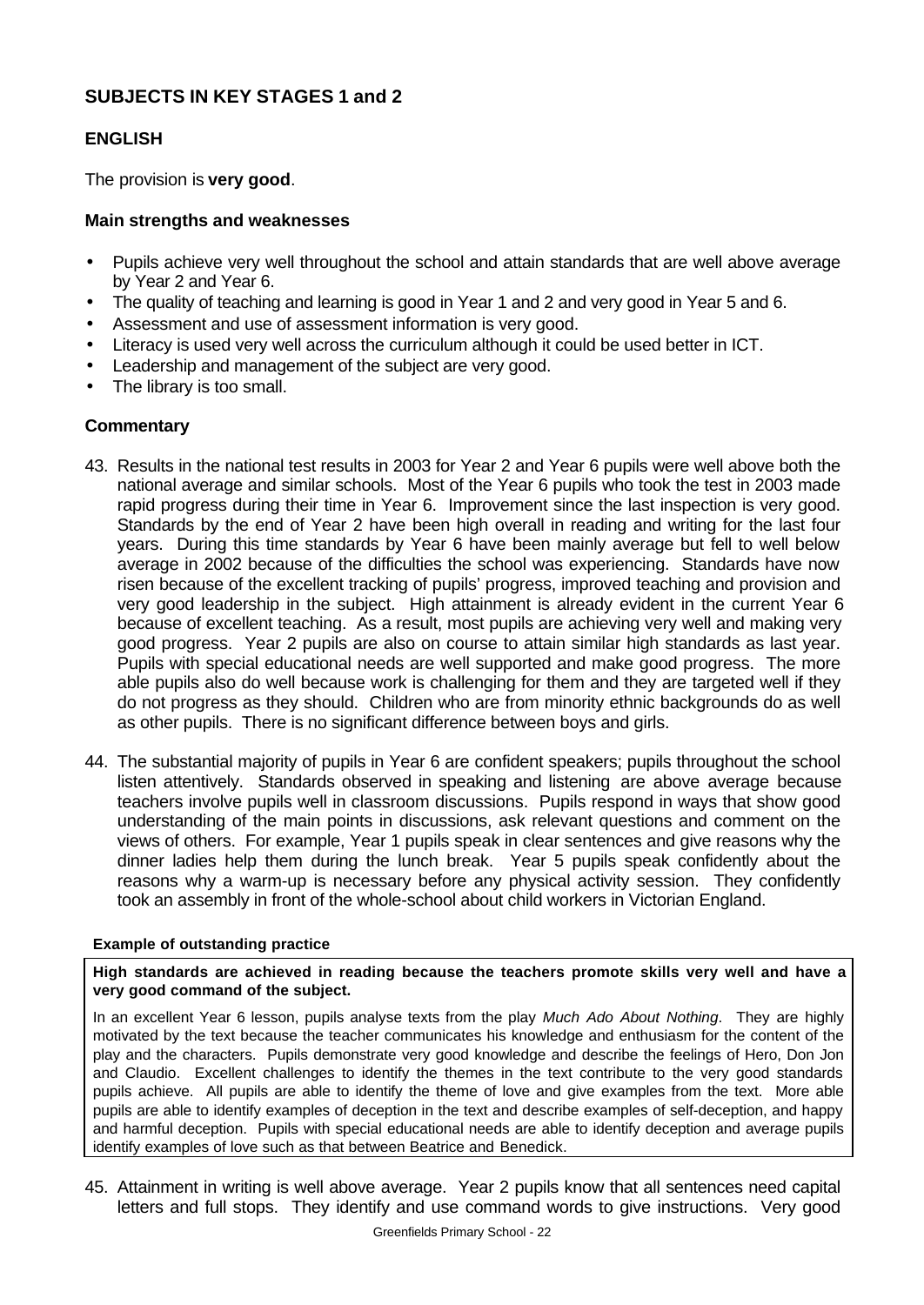writing is evident in the personal reading records. Pupils write clear reasons why they like a book and identify reasons why they would recommend it to a friend. Extended writing is well structured with good punctuation and accurate spelling. Less able pupils write with joined handwriting and use punctuation well. The presentation of work is very good. Standards of handwriting and presentation are very good and skills are built on well from the reception class where children learn to join their letters when writing. Year 6 demonstrate high standards in their writing. They use archaic language well and write poems in the style of famous poets.

- 46. The quality of teaching and learning in English is good. It is very good in Year 5 and excellent in Year 6. There has been very good improvement in the teaching of English since the last inspection. Teachers have very good subject knowledge. All pupils work in ability groups and this contributes to the high standards achieved. Excellent teaching in Year 6 and high expectations and pace of work encourage pupils to achieve well. In the excellent lessons, the teacher conducted the lesson at a very good pace and challenged the pupils consistently and sensitively through the very effective use of questioning.
- 47. Assessment is very good and the staff have successfully implemented the subject-tracking system. This enables the school to track progress at any time; consequently writing has been identified as an aspect for further development. The subject tracking systems are used for reading and writing and are completed in September, January and July. Mid-year progress is clearly evident and the pupils making above average progress can be identified. Points for action are based directly on this analysis. Marking is very good and in some classes, such as Year 6, it is excellent. It challenges and reinforces learning well and pupils respond well to this.
- 48. Leadership and management of the subject are very good. The co-ordinator is experienced and knowledgeable and has a clear view of the strengths of the subject. Monitoring is rigorous and is undertaken on a termly basis through classroom observation and a scrutiny of work. The school has worked hard to make the best possible use of the library area, but it is currently too small. The school has well considered plans for building a new library within the grounds.

#### **Language and literacy across the curriculum**

49. The National Literacy Strategy has been implemented very well and has been appropriately adapted to support effective learning. Very good use is made of literacy in many subjects. For example, Year 3 pupils use their literacy skills well to record information on different aspects of life in ancient Egypt. In a Year 5 class, there is very good handwriting and independent writing about the Victorians. Year 6 pupils write extensively about rivers and mountains and they design attractive leaflets informing people of the main features of Buddhism and Islam. Although there are some good examples, such as email in Year 3 and very good presentations in Year 6, more use could be made of ICT in literacy.

#### **MATHEMATICS**

Provision in mathematics is **very good.**

#### **Main strengths and weaknesses**

- Standards are above average by the time the pupils leave the school.
- Pupils achieve well as a result of the good teaching.
- The subject is very well led and there are very effective systems of review and evaluation.
- Monitoring of pupils' progress is excellent.

#### **Commentary**

50. Pupils achieve well and standards are above average throughout the school. Pupils are performing better than those in similar schools. Improvement since the previous inspection is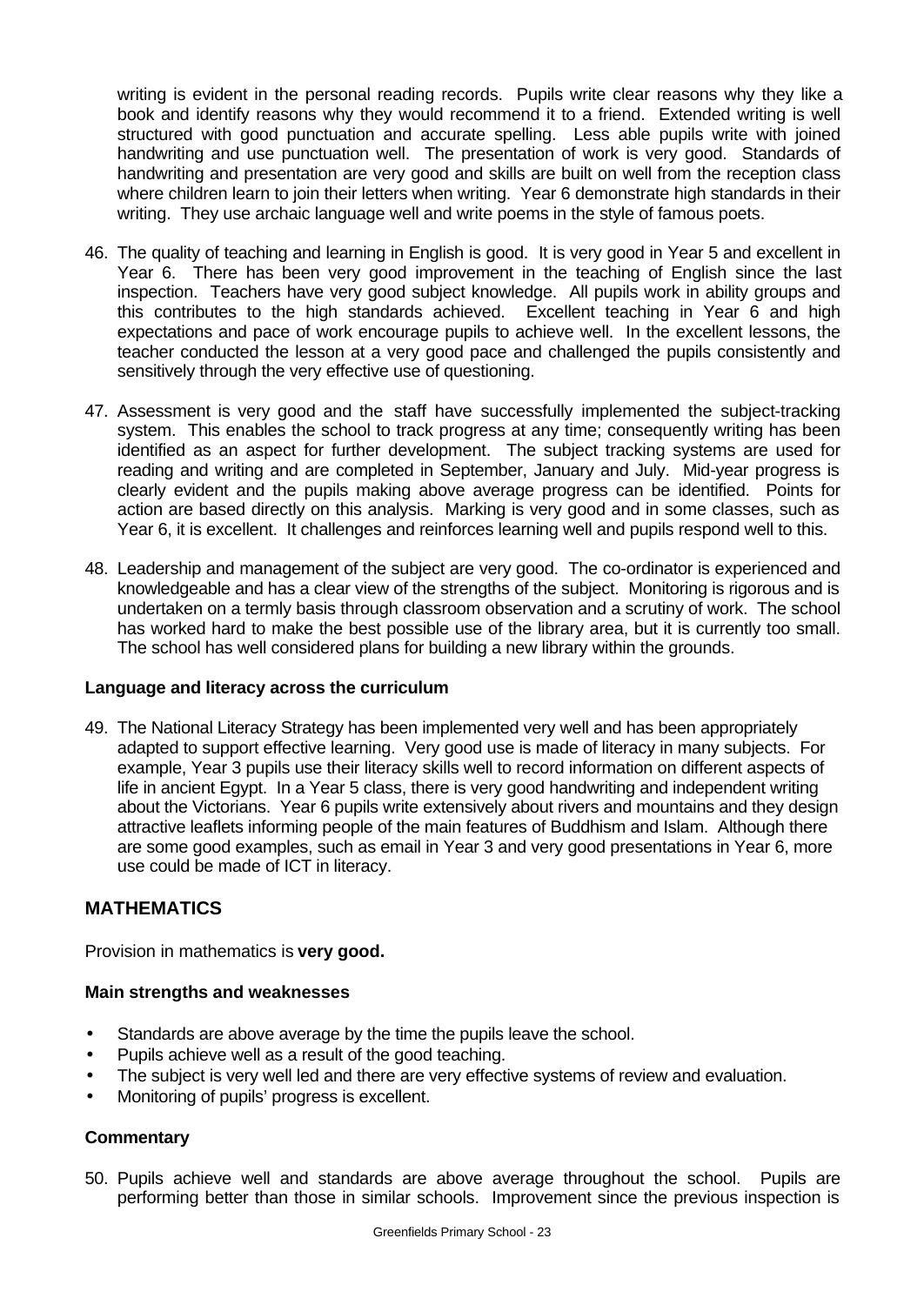good overall and there has been very good improvement in the application and use of mathematics. The majority of pupils from all groups and abilities are doing well because the planning takes full account of their present levels of performance and monitoring picks up those who are not making the progress they could. Clear action is taken to help these pupils.

- 51. Standards had fallen over three years because of staffing difficulties and disruption in Years 3 to 6. Standards in 2003 rose sharply following the arrival of the new leadership team and the effective monitoring of classroom practice, and are now higher than they have been for six years. Test results in 2003 showed that standards were above average by the end of Year 2 and Year 6, whereas in the previous year they were well below average in Year 6 and above average in Year 2.
- 52. Assessment procedures are very good, with the progress of individual pupils being very carefully tracked. These assessments allow teachers to plan future work to meet precisely the learning needs of their pupils. Teachers mark pupils' work well and make suggestions for further action to be taken. Presentation of pupils' work is of a high standard. Most pupils are making good progress in all attainment targets because the subject is being effectively planned in all classes. There has been rigorous attention to establishing consistent systems for monitoring pupils' progress. Because of this, pupils in Year 1 and 2 pupils are confident in handling numbers, and they have a clear understanding of addition and subtraction. Middle and higher-attaining pupils in Year 2 undertake a range of multiplication and division exercises. They are making good progress also in problem-solving, such as investigating patterns of numbers produced by throwing a die. They use the information well to construct charts involving numbers to 100. The progress and achievement of pupils in Year 6 are particularly good considering that this class has had variable provision since Year 3. Although early in the term, the present Year 6 pupils are showing good progress and are likely to achieve the same standards as in 2003. Monitoring has identified that the use of technical vocabulary could be improved and the results are already evident in the classroom. Pupils are good at finding different ways to solve a problem and they use mathematical vocabulary well to explain their reasoning. Pupils in Year 5 suggest a good range of vocabulary such as 'certain' and 'definitely' when discussing the likelihood of events occurring, such as whether it will snow. Pupils in Year 6 solve simple problems involving ratio and direct proportion. They carefully construct graphs showing the ratio of drinks sold which are or are not lemonade. Pupils show their understanding by the statements they record at the end of their work such as 'To get a decimal from a fraction you divide the numerator by the denominator'.
- 53. Teaching is good overall. There is very good teaching in Years 5 and 6. The very good teaching shows a high level of understanding of the subject. The teachers have high expectations and a very good awareness of the level that each pupil has reached. Lessons are challenging and demanding with very clear explanations and a skilful use of questioning. Humour is also used when appropriate. In a Year 6 lesson on interpreting data, the teacher made very good use of a computer demonstration to explain the mode and range of a set of data. When introducing median and mean, he was careful to note that some pupils found this too challenging and would need further teaching. In all these lessons the pupils respond very well. They instigate healthy competition between themselves trying to beat each other to the right answer. Most other teaching in the school is good, and is best characterised by thorough planning and good management of the class. Pupils know their targets well and these are displayed clearly in classrooms. In one lesson, however, the task for one group was not well managed which caused the only incident of inappropriate behaviour observed in mathematics during the inspection.
- 54. The leadership and management of the subject are very good. In the last year, the subject leader has provided the inspiration and innovation needed to turn standards around in the school and has established very effective systems of review and evaluation. He has conducted a thorough evaluation of the subject, identified what still needs improvement and what action needs to be taken, such as the use of ICT. There is thorough monitoring of teachers' planning which has ensured that activities planned meet the learning objectives. Booster and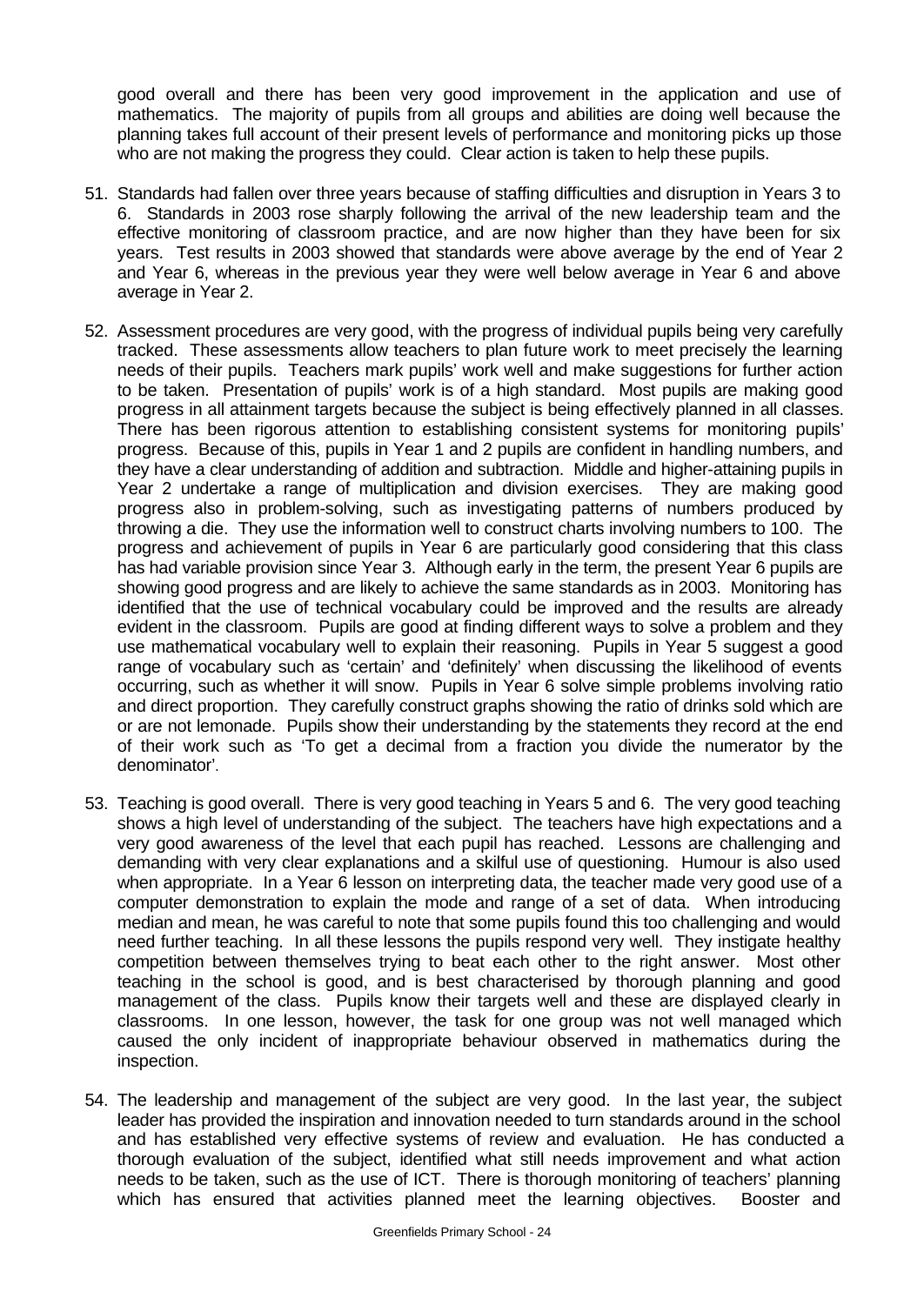Springboard sessions have been set up; teaching assistants have been given good training to make an effective contribution to these. Every teacher has been observed teaching mathematics and areas for improvement identified. A work scrutiny based on presentation and marking has led to a review of the school's policies in these areas. There has been curriculum support through the Family Learning initiative in reception and through a numeracy club run in conjunction with Watford Football Club. Good use is also made of outside agencies which have provided a popular curriculum workshop for parents. Most noteworthy is the use of the school's excellent tracking and assessment systems in mathematics, innovated by this teacher. They are comprehensive and analytical, give a clear insight into pupils' progress. They inform wholeschool development planning very effectively.

#### **Mathematics across the curriculum**

55. Mathematics is used well in all classes to support other areas of the curriculum, many of which are also linked to ICT. In Year 1 pupils use the computer to collect data and present information on who has the biggest or smallest feet. In design and technology in Year 2, pupils use a template to cut out felt for a puppet. In Year 3 in science, pupils construct bar charts to show the popular diets of different animals. There is an interesting link in Year 6 with music known as 'Musical Maths'. Pupils explore musical notation and discover that it is based on mathematics finding out that 'a crotchet is equivalent to one eighth of a breve'. Also in Year 6 in art and design and religious education there are good pictures, which show facial proportions in spans and depict the way Buddhists expressed their faith in art.

# **SCIENCE**

Provision is **good**.

#### **Main strengths and weaknesses**

- The subject is being very well led and this is contributing significantly to the improving standards.
- Teaching is good and is assisted by very good assessment arrangements.
- Some lessons are too long which can mean that pupils are engaged in non-scientific activities.

#### **Commentary**

- 56. The test results for Year 6 pupils in 2003 were below the national average. However, the results were a considerable improvement on the previous year, particularly for higher-attaining pupils, of whom the number achieving higher levels has more than doubled. Observations indicate that the achievement of pupils in the Year 3 to 6 classes is now satisfactory and the higher-attaining pupils are achieving well. Standards are set to continue to rise with the present Year 6 pupils likely to reach standards at least in line with the national average. The standards of pupils presently in Year 5 are even higher. Pupils with special educational needs generally achieve well. They benefit from good teaching and by being given work suitable for their ability levels. Girls have consistently done better than boys in recent years because a greater number of boys have special educational needs, although more boys than girls attained higher levels.
- 57. Teacher assessments in 2003 show that Year 2 pupils achieved standards well above the national average. This was also a major improvement on 2002, when standards were below average. This improvement was brought about by the lower and middle-attaining pupils achieving better than in previous years. Observations suggest that the standards of the present Year 2 pupils will not be quite so high, but will be at least in line with national averages. Pupils in Years 1 and 2 of all abilities achieve well. These findings indicate little change in standards since the last inspection, although national test results show that standards had been below and well below the average in recent years but are now rising.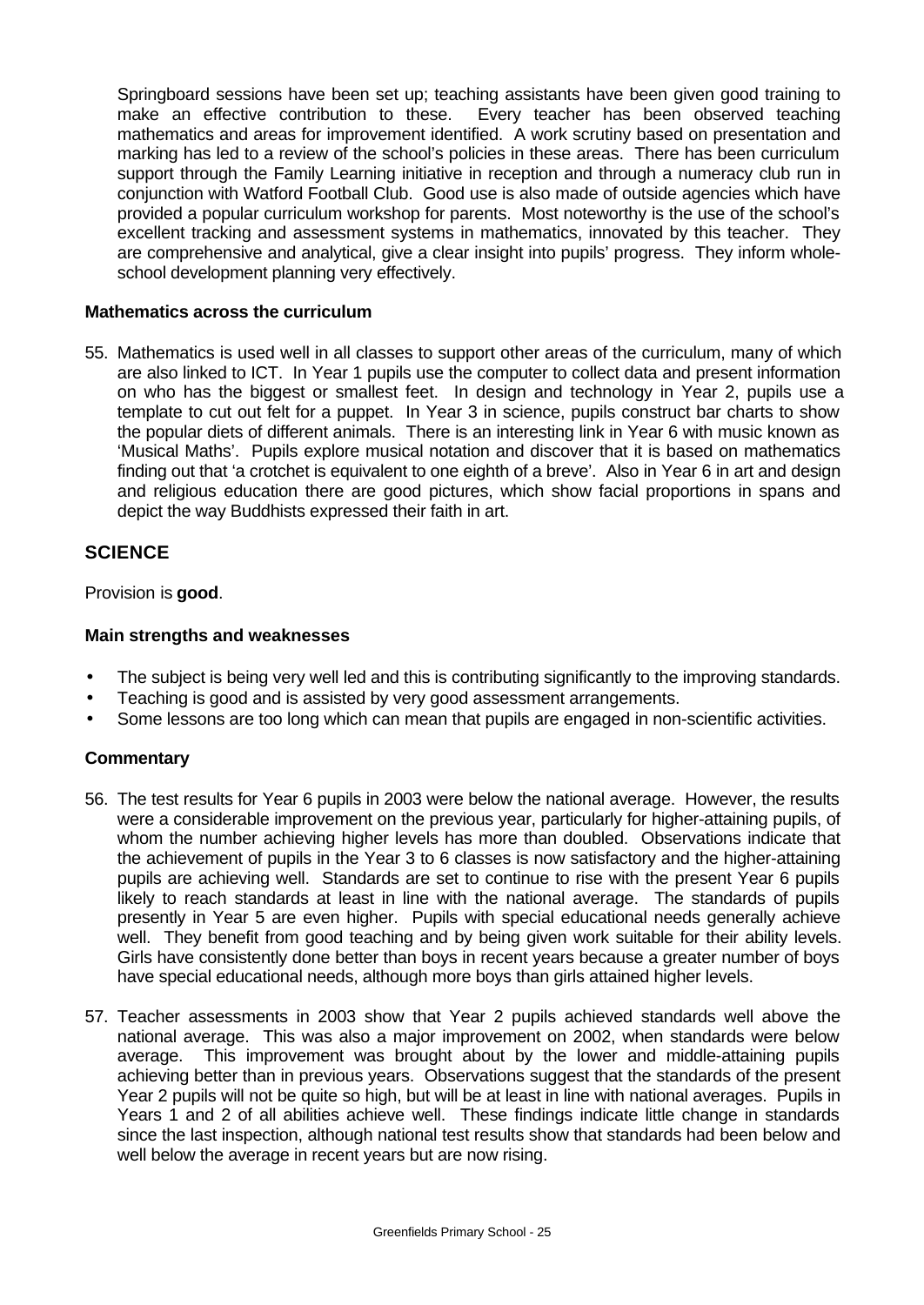- 58. Leadership and management are very good and have largely contributed to improving standards. The subject leader has a clear grasp of the strengths and weaknesses, which has been gained by careful monitoring of teachers' planning. This is now based on a nationally recognised programme of work. The subject leader has also monitored pupils' work and teaching, offering written and verbal feedback on areas for development. This has resulted in an improvement in the quality of teaching since the last inspection, with no unsatisfactory teaching now taking place.
- 59. Teaching is good overall and there are examples of very good teaching. Good and very good teaching is spread throughout the school. Features of good teaching are good planning and preparation. Good preparation means that lesson time is maximised and can stimulate interest and excitement. Planning usually involves providing activities for at least three different ability levels. This helps most pupils to achieve at least satisfactorily and has been instrumental in the good improvement in the numbers of pupils working at higher levels. However, in some cases the worksheets can be restrictive. For example, they sometimes dictate the way pupils record their work rather than letting them devise their own methods. There are some examples of extension activities encouraging pupils to find information of an impressively sophisticated level. Pupils are provided with lists of appropriate language and technical vocabulary. Teachers challenge pupils with skilful questioning, encouraging thought and extending learning. Pupils' achievement is extended by their positive attitudes. One shortcoming is that some lessons last too long. In these, pupils are asked to perform tasks such as colouring in rather than becoming involved in scientific enquiry.
- 60. Assessment procedures are very good, with the progress of individual pupils in Years 2 and 6 being carefully tracked. This process is being extended to all pupils this year. These assessments allow teachers to plan work that meets the learning needs of their pupils. The subject leader has also analysed pupils' responses to national test questions to identify areas of weakness in their learning. One such relates to scientific enquiry which was an area for development at the time of the last inspection. This has been, at least partially, addressed. Younger pupils, in particular, are taught a largely practical approach to the subject. However, assessments show that pupils are still not quite as good in this area as they are in others. Opportunities for investigation are still occasionally missed in classes of older pupils. For example, Year 6 pupils looking at the distribution of plants in grassland, use second-hand data rather than collecting their own. Teachers generally mark pupils' work well, not only making encouraging comments but also helping them with errors and making suggestions for further work. Thorough marking also helps teachers to plan future work to meet the needs of the pupils
- 61. Science is used appropriately to support other areas of the curriculum. Speaking and listening skills are encouraged, particularly at the end of lessons when pupils report to the class on what they have been doing. This also allows teachers to consolidate and assess the levels of learning of their pupils. Writing skills are encouraged when, for example, Year 5 pupils write leaflets explaining the benefits of exercise. Year 4 pupils produce good quality observation drawings of skulls. Year 2 pupils learn about the standards of hygiene necessary when cooking. Much data is presented in graphical form, helping mathematical learning. There is still a tendency for graphs to be presented without a title, which makes the information provided less informative. Pupils are beginning to use their computer skills to support their learning and individuals use the Internet for research; however, the use of ICT to support learning in science remains an area for further development.

# **INFORMATION AND COMMUNICATION TECHNOLOGY**

Provision in information and communication technology (ICT) is **satisfactory**.

#### **Main strengths and weaknesses**

- Some work undertaken by pupils is above average.
- The subject is well led.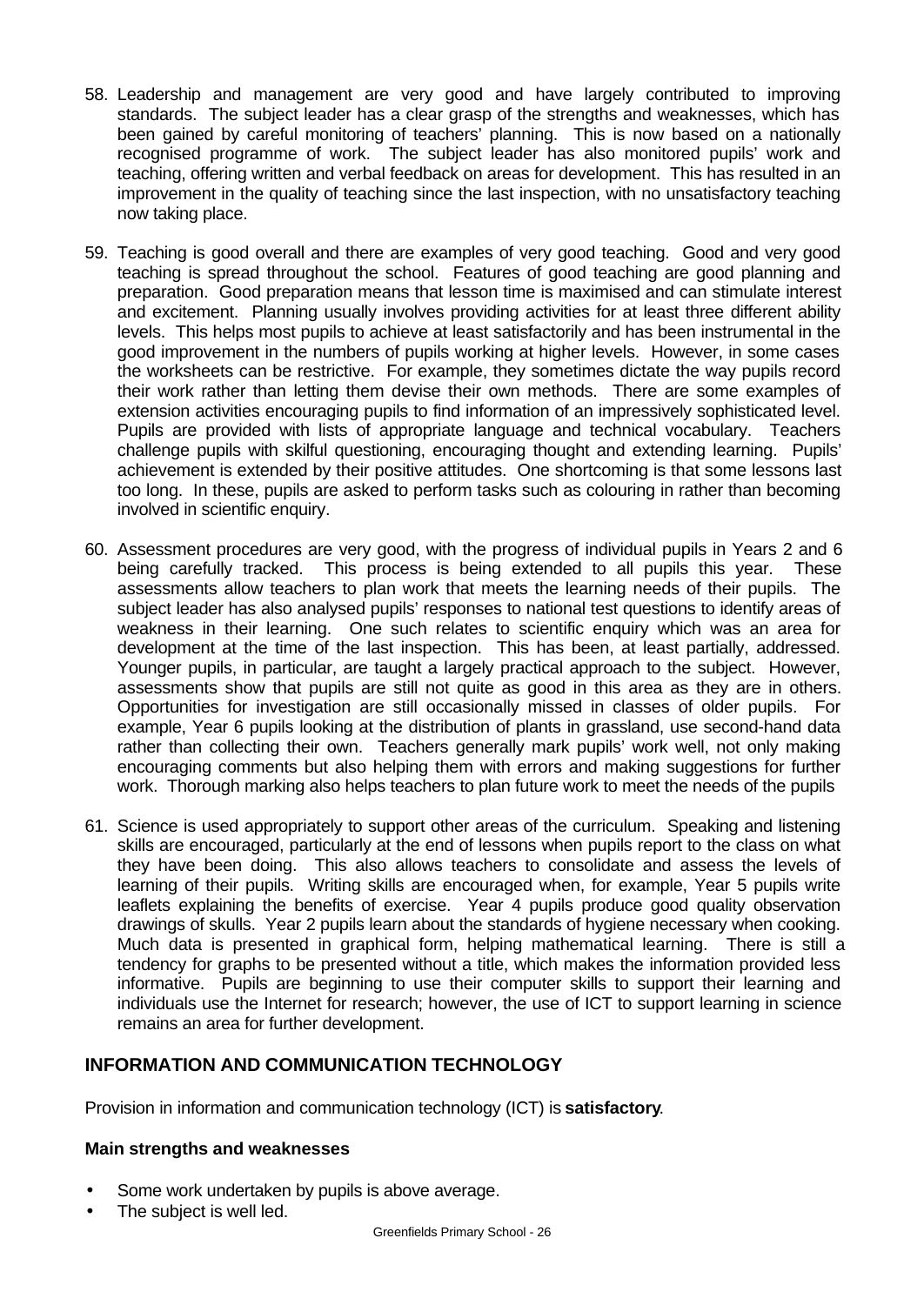- The school's assessment system in ICT does not consistently identify how individual pupils are performing.
- There is no monitoring of time spent by individual pupils on the computers.

# **Commentary**

- 62. Achievement is satisfactory and, as a consequence standards are average by Year 2 and Year 6. This is an improvement since the previous inspection when standards were below those expected by the end of Year 6. There has been good improvement in the application of ICT skills across the full range of subjects. This is largely due to the good leadership in the subject, which has identified appropriate priorities for improvement, and a monitoring and self evaluation framework which has been established. Development of the subject is a priority for the school this year. There are some good examples of work in all aspects of ICT, but the amount of work is somewhat limited especially in the younger classes. There is no way of telling what individual pupils have covered and whether they spend enough time on the computer.
- 63. Teaching and learning are satisfactory. Only one dedicated ICT lesson was observed during the inspection and this was satisfactory, although there were examples where ICT was used in other subjects such as mathematics. Pupils in Years 1 and 2 confidently explore various software developing their ideas and recording their creative work. Pupils in Year 2 created pictures and selected tools to make pictures in the style of Mondrian. The pupils have controlled a programmable toy and used a CD Rom well for research. Pupils in Years 3 to 6 are beginning to use a wider range of ICT tools and information sources to support their work in other subjects. They are developing their research skills and learning how to amend their work and present it in a way that suits the audience. In an excellent English lesson in Year 6, the pupils showed above average standards when making a computer presentation about Shakespeare. The pupils understand that finding better pictures and altering the background will improve their work. In a satisfactory lesson in Year 5, most of the class designed a bedroom on paper because of the lack of computers, although six laptops were not used. The teacher did use this to good effect by asking the pupils which method they had found most beneficial. The assessment systems, although focusing well on skills, do not give a good overview of the standards pupils are achieving. Inspectors observed some pairs of pupils working at the computer where one of the pupils was not progressing in their learning because the other partner was dominating the time available and no checks were being made on this by the teachers.
- 64. Leadership and management of the subject are good. Monitoring the use of ICT in other subjects is beginning to take place and is identified in the action plan for the subject. The plan contains a clear overview of how the school intends to develop the subject in the next three years. A portfolio of pupils' work is being put together and will be extended. Staff development is well considered and the school is exploring ways of creating a helper role in school to provide work experience for those parents returning to work. The school has developed a good link with a local independent school where Year 6 pupils go and use the computer suite.
- 65. Resources in the subject are satisfactory. There are constraints on the development of ICT hardware resources, such as a computer suite, because of the limitations imposed by the Grade ll listing of the school. However, the school is now progressing with the use of six laptops in the classroom but this is only at an early stage and being piloted this year in Year 6. Teachers are also making good use of the new smartboard to show pupils how to explore software, the Internet and as a teaching tool.

#### **Information and communication technology across the curriculum**

66. There are good examples of using ICT in other subjects, but overall the use of ICT is underdeveloped in English, science and religious education. In mathematics, pupils use the computers well to present charts and graphs. A very good project by Year 5 pupils in geography also uses mathematical skills to collect and record information about local issues. There was detailed gathering and presenting of information using graphs and questionnaires. Year 6 pupils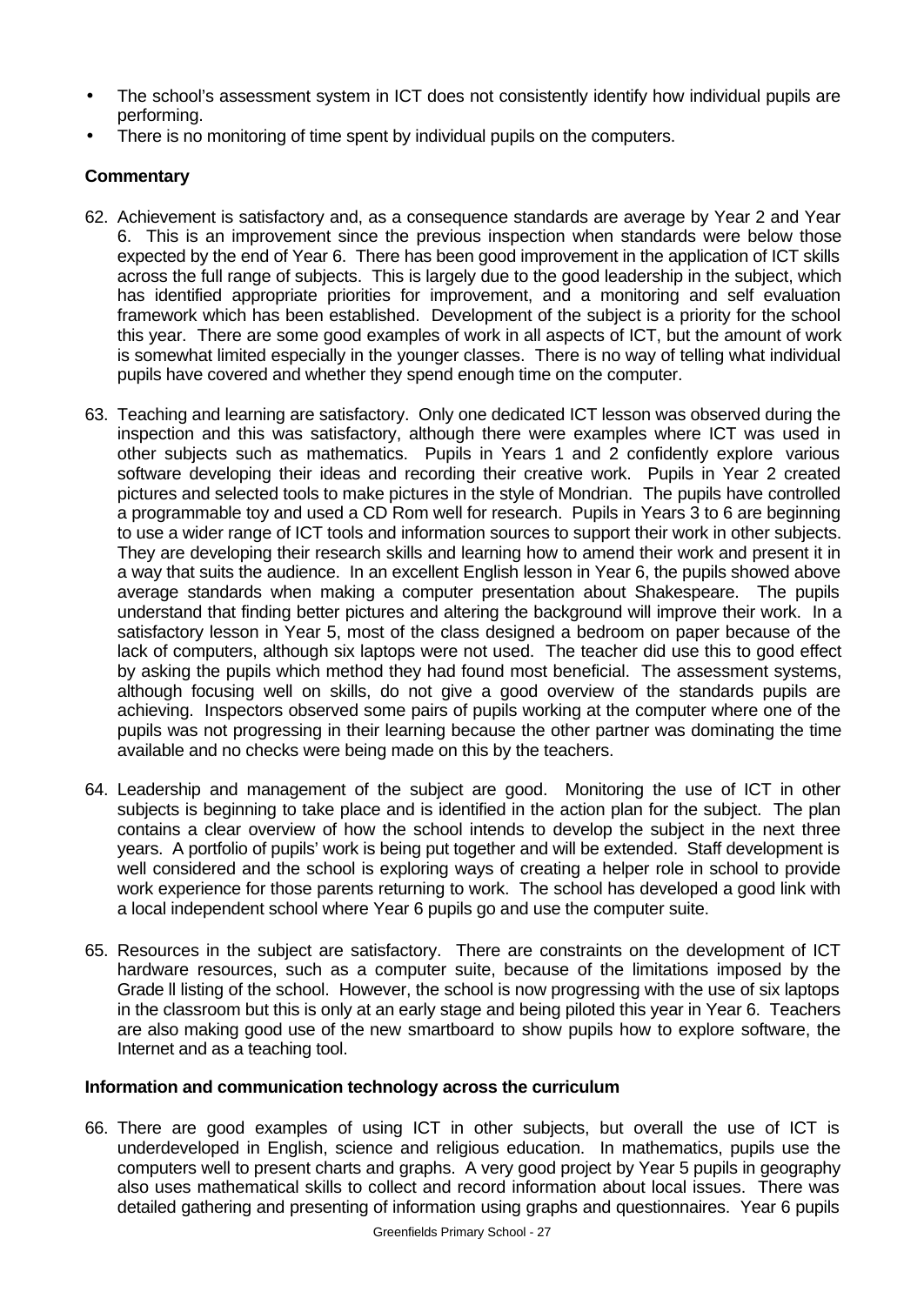used ICT very well in mathematics and design and technology. There is also good application of ICT in art and design throughout the school. In music, Year 3 pupils use a sampling package to simulate a 'mixing desk'. Pupils throughout the school are also making good progress in researching information in all subjects such as visiting the British Museum site to find out about animal mummies in ancient Egypt. There was some good work on the computers which helped lower-attaining pupils to make progress; however, computers are not generally used enough to support the learning of pupils with special educational needs.

# **HUMANITIES**

67. Insufficient work was seen to form overall judgements about provision in **geography** and no lessons were observed. The limited evidence indicates provision is satisfactory and that all groups of pupils achieve well. Year 6 pupils achieve well and use the Internet effectively to research information about the urban rivers in the southwest region. They research habitats on river sites and research information about mountain ranges such as the Himalayas. They identify and record facts about Mount Everest. Work on temperature changes indicates that good research skills are developed. Pupils identify facts about rivers and clearly understand the effect of flooding on the fertility of the land. The co-ordinator has produced a thorough subject evaluation that identifies areas for development.

#### **Religious education**

The provision is **satisfactory**.

#### **Main strengths and weaknesses**

- Leadership and management are good.
- There is a limited range of visits to places of worship.
- Links with ICT are currently under-developed.
- There are good links with literacy.

#### **Commentary**

- 68. Standards of attainment at Years 2 and 6 are in line with the requirements of the locally agreed syllabus for religious education. The quality of teaching and learning is good throughout the school and consequently pupils, including with special educational needs, achieve well. Standards have been maintained since the last inspection.
- 69. Good teaching in Year 2 ensured that pupils listened with interest to the story of Noah. They made good progress learning about signs and symbols of every-day life. There are appropriate opportunities for pupils to create their own symbol for peace. Very good teaching in Year 6 enabled pupils to make good progress learning about faiths such as Buddhism. Examination of work indicates appropriate application of religious education to every-day life. The use of ICT to enhance learning is currently under-developed. New satisfactory assessment procedures are being put in place this term. There are good links with literacy such as when Year 6 pupils are encouraged to write about religions such as Hinduism and Buddhism. They produce a leaflet describing the main features of Hinduism. Very good teaching in Year 5 enabled pupils to gain a good understanding of kosher food and the Jewish religion. The teacher created a very good climate for learning and this contributed to the pupils' good achievement.
- 70. Leadership and management of the subject are good. The co-ordinator has produced a thorough subject evaluation and a clear plan for action. Staff have worked successfully to improve the range of artefacts and resources since the last inspection. Pupils visit a local church and mosque, but the range of visits and visitors is limited.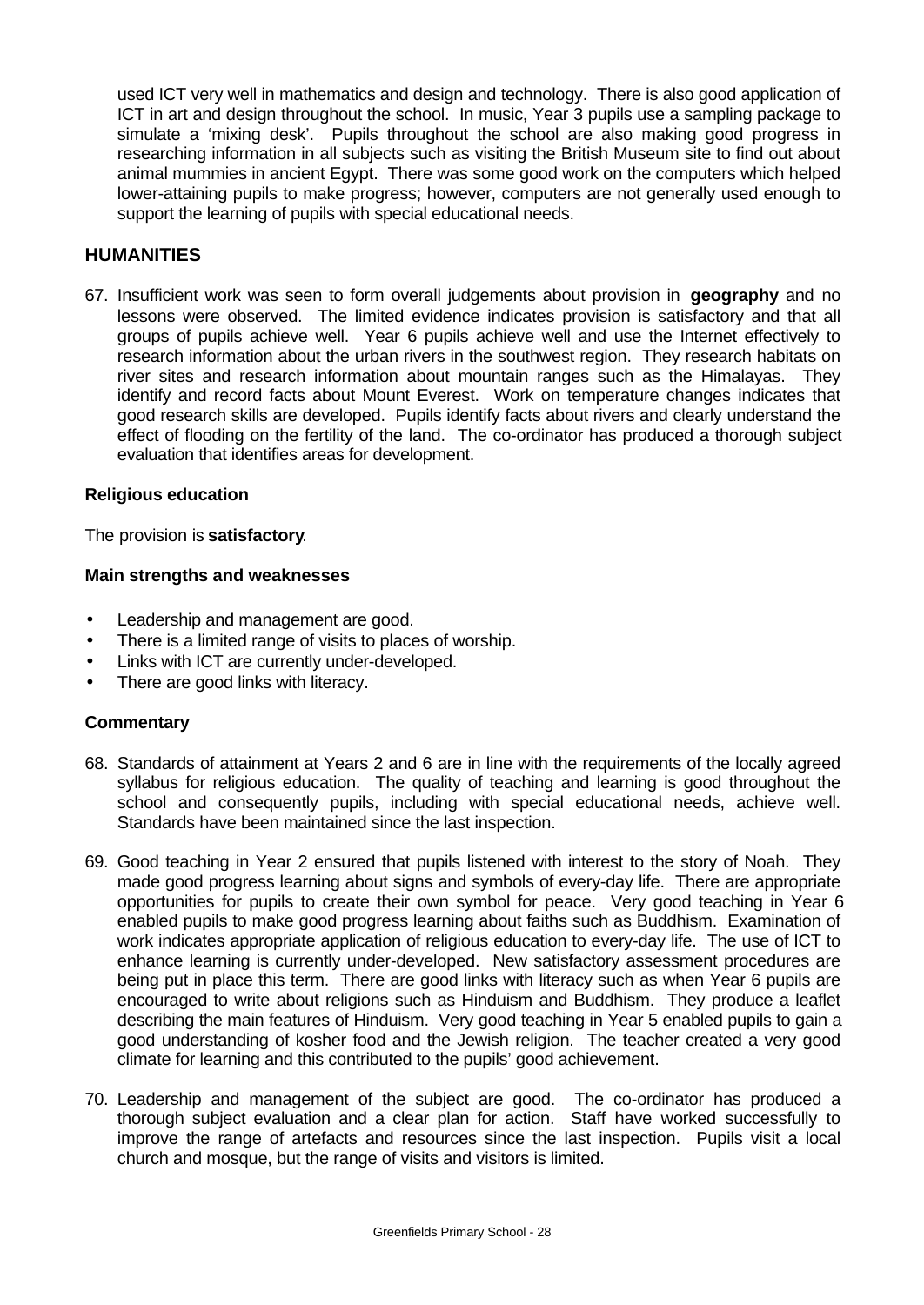# **History**

The provision in history is **good**.

### **Main strengths and weaknesses**

- The subject is well planned throughout the school.
- Teaching and learning are good.

# **Commentary**

71. History features well in the school and the planning is good. Pupils are taught a carefully planned curriculum as they move through the school. This enables them to learn about significant people, events and places from both the recent and more distant past and to use different sources of information to help them investigate the past. In the two lessons observed during the inspection the teaching and learning was good overall. In a very effective Year 5 lesson, the pupils asked thoughtful questions about the lives of Victorian children. They expressed their views that rules were unfair in a Victorian classroom and that there was inequality for girls. The pupils made good progress and achieved well in this lesson because the teacher used skilful questioning and had planned the lesson to interest all ability groups. Original sources of information such as school rules and an inspector's report were also available and texts from *Nicholas Nickelby* were available to be discussed by the more able pupils. Although there was insufficient evidence to make a clear judgement, standards are at least typical of those found nationally and the standards observed in the Year 5 lesson were above average with good achievement. There is good use of literacy and ICT. Two assemblies during the inspection week also had an historical theme. In one, the headteacher inspired the whole school with an illustrated, first hand account of the terracotta soldiers in China.

# **CREATIVE, AESTHETIC, PRACTICAL AND PHYSICAL SUBJECTS**

- 72. Insufficient work was seen to form overall judgements for **art and design**. However, work on display and in sketchbooks suggests that teachers make good use of well known artists to stimulate the pupils' ideas. For example, pupils in Year 2 look at the work of Mondrian and then use computers to create their own works. Year 6 pupils use pictures such as *The Bathers* by Picasso and *Dancers on a Stage* by Degas to explore expressive movement in art. Some artwork by Year 6 pupils is used to support and develop other curriculum areas. For example, portraiture involves mathematical work on proportion. In the one lesson seen, pupils in Year 3 were experimenting with printing techniques. Good class management techniques allowed the teacher to move around the class, discussing the work with individual pupils. This helped the pupils to achieve well. The teacher was able to give the pupils opportunities to discover for themselves better ways of making prints. However, the emphasis was on technique rather than the artistic quality of finished products. The programme for art and design in recent years has not been enriched by visits from artists or by trips to local galleries.
- 73. Because of timetabling arrangements pupils in Year 6 have not yet done any work in **design and technology**. Displays of work show that individual pupils in Year 2 do good work. They draw a design and then use templates and sewing techniques to make puppets, which they then evaluate.
- 74. No judgement can be made about standards or the quality of teaching and learning in **music,** as no lessons were observed during the inspection. Most classes are taught by a specialist music teacher. The school choir is well attended and the quality of singing during assembly is average. There are regular opportunities to listen to and appreciate music. A scrutiny of music books indicates pupils have appropriate opportunities for appreciating a range of styles. Pupils use their literacy skills well to write about features of the music they like and to identify the instruments used. They write about the timbre, dynamics and identify features such as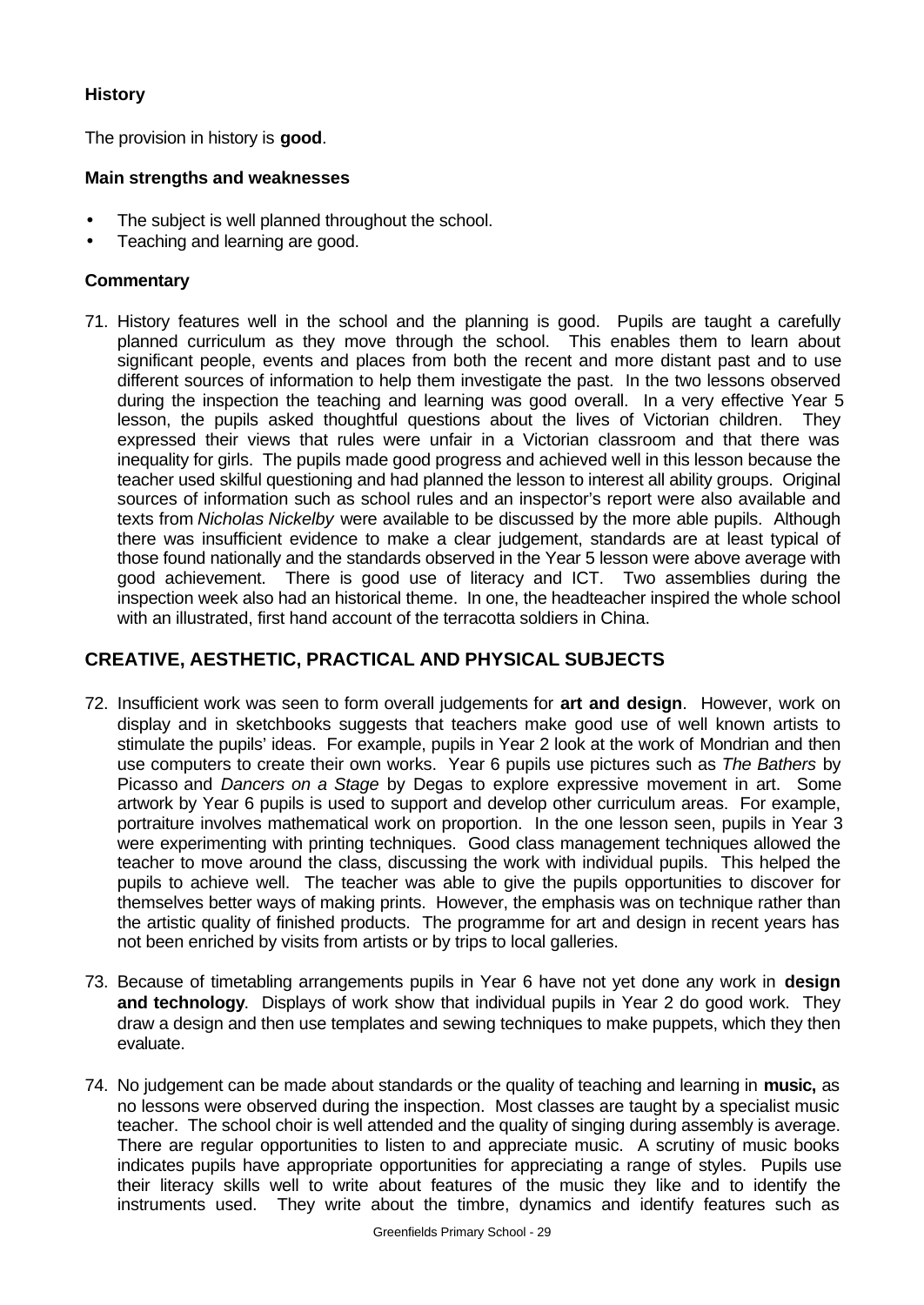repeating patterns. The co-ordinator has produced a thorough subject evaluation that identifies areas for development. Opportunities for pupils to experience peripatetic music tuition and extra-curricular opportunities for music are not well developed. These shortcomings have been identified in the music self-evaluation report.

# **Physical education**

#### Provision is **satisfactory**.

### **Main strengths and weaknesses**

- The extra-curricular hockey club for Years 3 and 4 is well attended.
- There are no matches and activities with other schools and this is a weakness.
- Provision for sporting activities during informal breaks could be better.

# **Commentary**

- 75. Only two lessons were observed during the inspection so no judgement can be made about overall standards or the quality of teaching and learning. The co-ordinator has produced a thorough subject evaluation that identifies areas for development.
- 76. In a Year 2 gymnastics lesson pupils demonstrated standards expected for their age. They performed a range of different jumps with appropriate control. They evaluated the work of others and suggested how they could improve. Opportunities for pupils to create their own combination of jumps were less well developed. Good teaching in Year 5 and rigorous preparation prior to the practical part of the lesson ensured that the pupils had a good understanding of the main learning focus during the lesson. Pupils were challenged appropriately to identify how to stop the opposing team scoring a goal and how to retain possession of the ball. The teacher made good links with science during the lesson. The pupil unable to take part in the active part of the lesson was suitably challenged with an evaluative task. The pupils with special educational needs and different groups were included and made the same good progress as their peers.
- 77. Provision for extra-curricular sport is satisfactory but could be better. The hockey club for Year 3 and 4 is well attended and pupils benefit from good teaching and learning. Standards observed during this session were average, pupils could explain how to hold the hockey stick and how the hand position changed for a push pass and a long hit. One weakness is that there are no opportunities to play sport with or against other schools. The grounds are spacious but are not used sufficiently for sport.

# **PERSONAL, SOCIAL AND HEALTH EDUCATION AND CITIZENSHIP**

Provision in personal, social and health education and citizenship is **good**.

#### **Main strengths and weaknesses**

- There is strong leadership and a good programme of work.
- There are strong sex and relationship, and drug use and misuse policies.
- Outside agencies are used well to support the curriculum.
- Whole school initiatives have led to Healthy School accreditation.
- There is some very good teaching and learning.

# **Commentary**

Greenfields Primary School - 30 78. The subject is led strongly and this has had a direct influence on the enthusiasm with which teachers have embraced its teaching. There is a good programme of work, which clearly sets out learning objectives, teaching activities and assessment opportunities. This programme,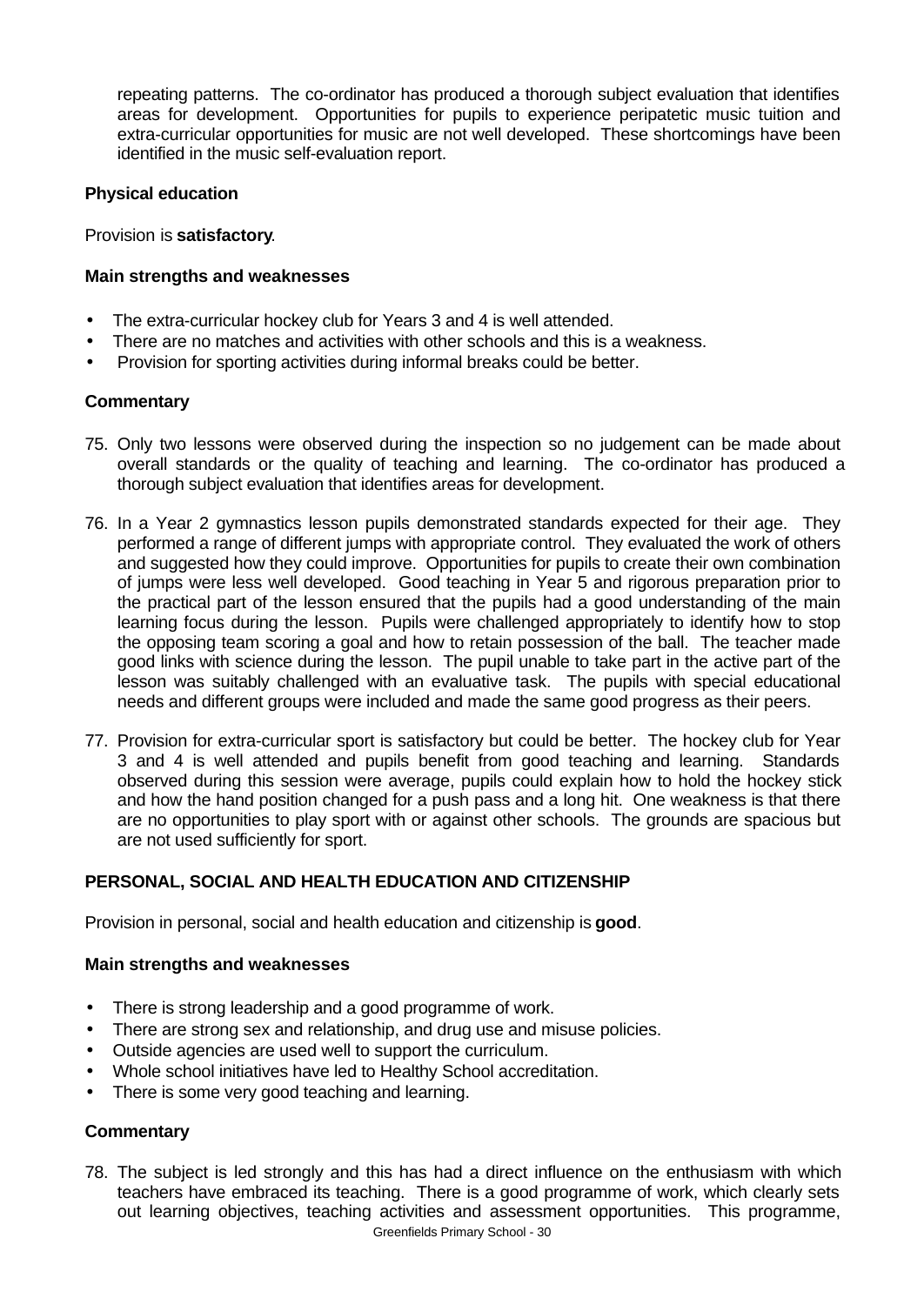supported by a strong and detailed sex and relationships policy, and a policy for drugs use and misuse, forms the basis for teachers' planning. Some areas are covered by the whole-school; for example, each child has individual targets displayed in their classroom. These are reviewed periodically. Whole-school initiatives have led to the school gaining Healthy School accreditation. Pupils elect representatives to the school council, which allows them to take responsibility for developments in the school. Good use is made of outside agencies to enrich the programme; for example, an external consultant works with older pupils showing them how to mediate in disputes between their peers. Visiting theatre groups perform plays and workshop involving issues such as racism and bullying.

79. Although not enough lessons were seen to make an overall judgement on standards or teaching and learning, the teaching in the two lessons seen was very good. Pupils of all ability levels achieved well. In a Year 1 lesson concerning people who help, the teacher made the best use of opportunities offered to the pupils for speaking and listening by continually challenging them with skilful questioning. In a lesson for Year 6 pupils, the teacher challenged all ability groups within the class, including those pupils with special educational needs, by making excellent use of roleplay, instruction on the use of body language and allowing pupils to draw their own conclusions on how to deal with confrontational situations.